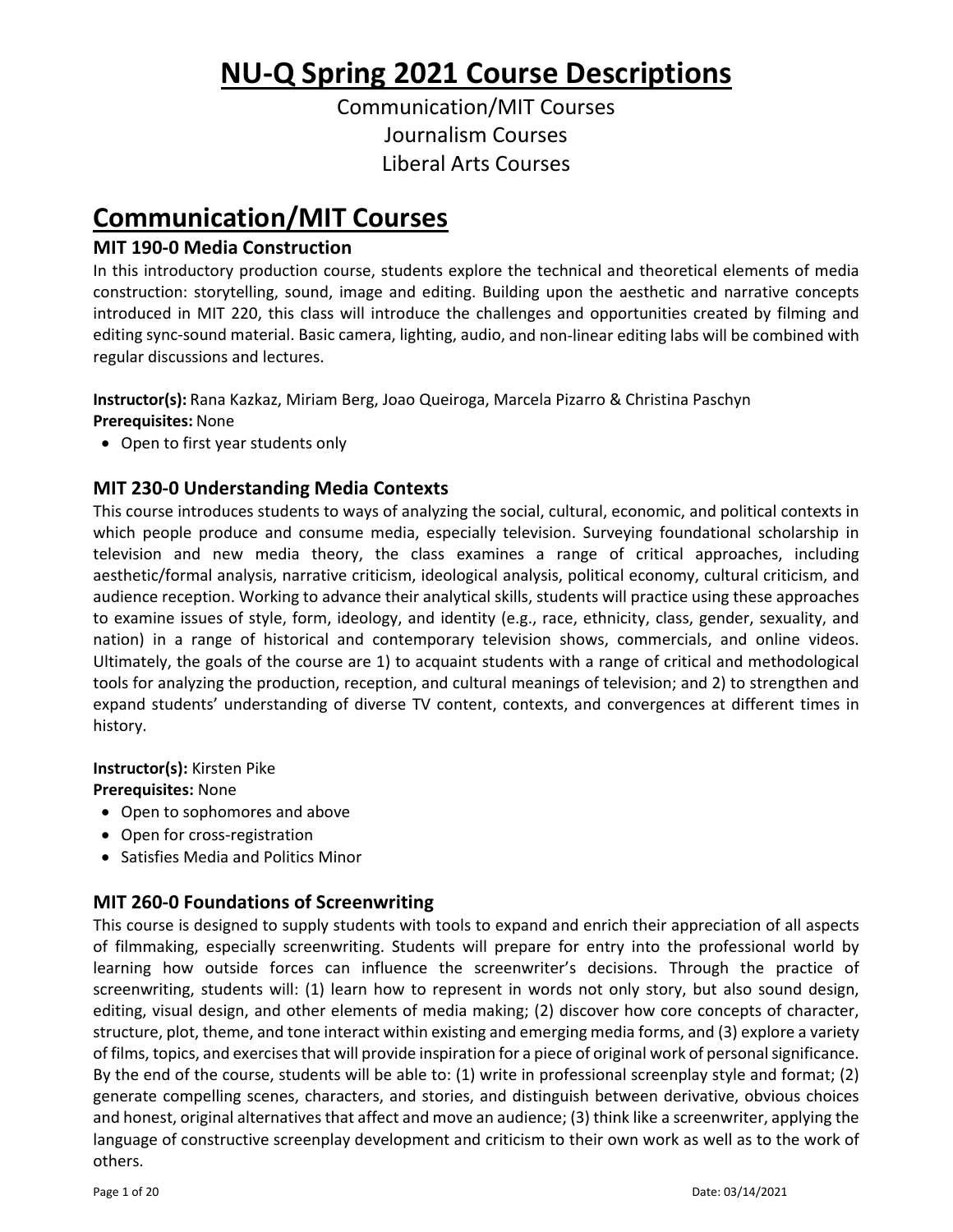# **Instructor(s):** Dana Atrach

### **Prerequisites:** None

Open to sophomores and above, MIT majors only

# **MIT 298‐0 Undergraduate Seminar: New Media and Social Change**

This course examines contemporary patterns of new media appropriation in the Global South with a tight focus on their implications in diverse processes pursuing developmental social change. The growing uptake and popularity of new media platforms in the world beyond the wealth Western OECD countries, most particularly social media, has ignited burning questions about the roles these media play in everyday life and for societal development. Students develop understandings about the potential of new media for beneficial social change, and critically examine the implications of rapid and often sweeping changes on social and cultural identities, power structures, citizenship engagement, and local concerns in the context of global pressures. The course features case studies from Africa, South Asia, the Middle East and Latin America to inform critical analyses of opportunities and challenges posed by new media applications for social, cultural, economic and political impact.

#### **Instructor(s):** Martin Ndlela

#### **Prerequisites:** None

- Open to sophomores and above
- Open for cross-registration
- Satisfies Media and Politics Minor

## **MIT 312‐0 History of Film**

This course offers an introductory survey of global film history from the 1890s to the 21st century. We will examine the national industrial, social, and historical contexts within which films were produced and viewed, as well as theories of cinema that emerged alongside them. The course thereby introduces students to key international trends in making and thinking about cinema and offers a view of the distant foundations upon which the more familiar terrain of contemporary film culture rests. The course will cover such topics as: early cinema in Europe and the United States; race, gender, and stardom in early American cinema; various national cinemas of the 1920s, including Germany, France, and the Soviet Union; the introduction of sound to motion pictures; the Hollywood studio system of the 1920s and 1930s; Italian neorealism; Japanese and Indian Cinema; the French new wave; political cinemas of Latin America and Africa; New American Cinema; Arab and Hong Kong cinema.

# **Instructor(s):** Scott Curtis

#### **Prerequisites:** MIT 220‐0

- Open to sophomores and above
- Open for cross-registration
- Satisfies Media and Politics Minor

## **MIT 330‐0 Topics in Theatre: Affecting an Audience**

This course explores ways to affect an audience in two different styles of presentation: entertainment and professional. The principles and skills students learn are generally applicable, but the course focuses on remote presentations using Zoom. Students learn life skills and essential tools for producing effective presentations no matter the career because affecting audiencesis important forsuccessin every profession. Learning how to affect an audience through entertainment teaches students to activate an audience by way of emotions and creativity. Students choose venues in relation to their individual interests (performing, writing, or directing). Learning how to affect an audience through professional presentations teaches students to clearly communicate ideas by means of information, persuasion, and ceremony. Again,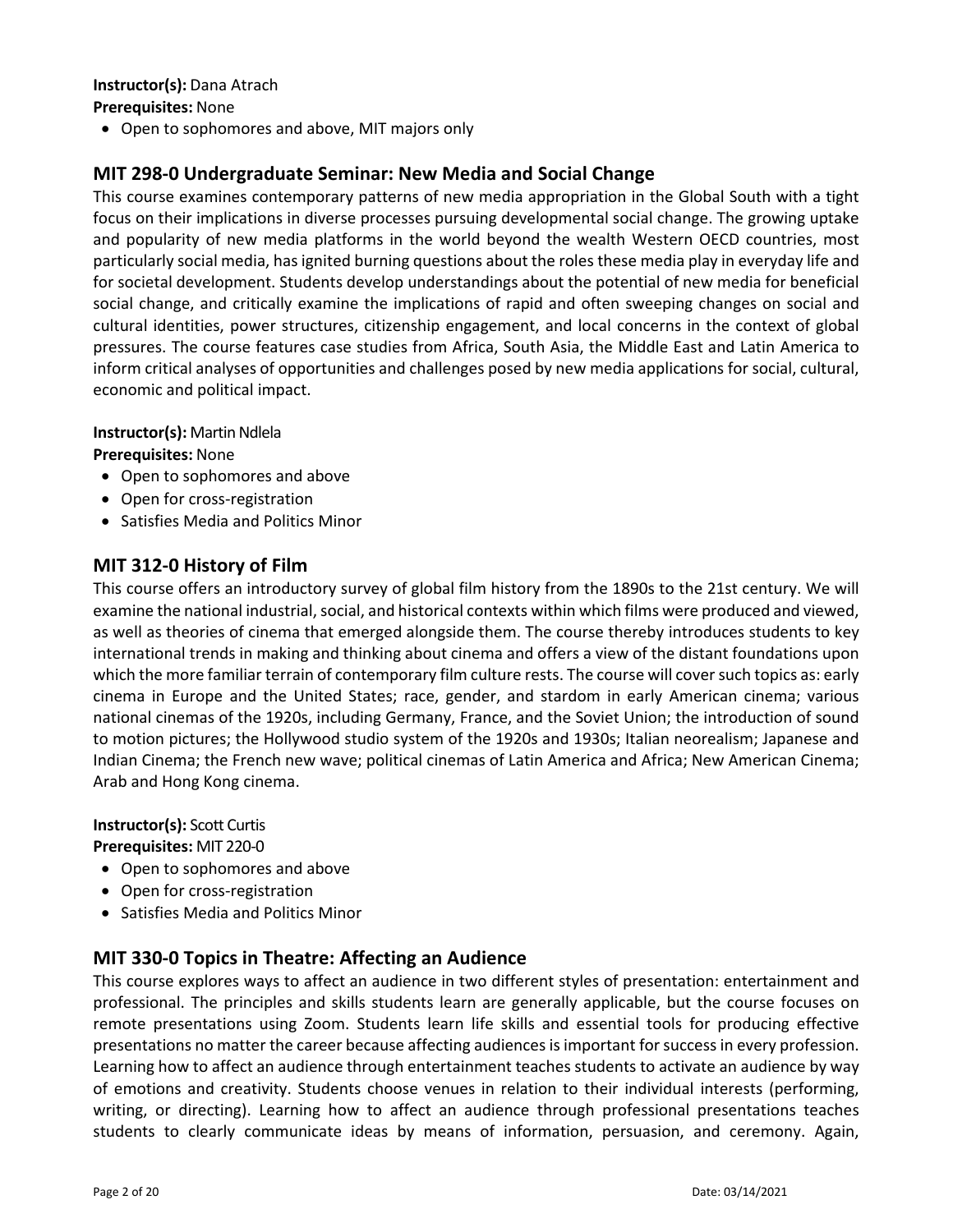participants choose the venue in relation to individual interests (reporting, pitching, or presenting). This course is cross‐listed for Communication and Journalism students.

**Instructor(s):** Ann Woodworth

**Prerequisites:** None

Open to sophomores and above

## **MIT 349‐0 Internship**

This course provides academic structure and guidance for professional internships being completed by students in the Communication Program. The course covers organizational communication and behavior topics, including: organizational cultures; working in teams; managing generational differences; effective workplace strategies; leadership and mentoring; work-life balance; ethics and soft skills; feedback and motivation; technology in the workplace; networking; and starting life as young professional. In thisseminar‐ style class, we discuss the readings and their relationship to events in the job sites; students share their progress reports, questions, and concerns about the work they are completing in various media-related jobs. Students are encouraged to explore the links and gaps between what they have learned in the classroom and what they are learning in the workplace, thereby developing their professional skills while deepening their academic experiences. Students are evaluated on a written final project and presentation and by their work site supervisor, as well as their weekly written responses to the readings, which should show a clear understanding of the readings as well as thoughtful application to the work site.

#### **Instructor(s):** Susan Dun

**Prerequisites:** None

- Open to juniors and above, MIT majors only
- Students may register for 1-4 units with the instructor's permission
- Instructor permission is required; students should write the instructor for permission to register at sdun@northwestern.edu

# **MIT 360‐0 Topics in Media Writing: Writing the Comedy Feature**

When you write for comedy, you should never try to be funny. The "funny" stuff should arise from the situations, the characters, and the story itself. In this class, we will look at the different types of comedy and the tools and elements used to create them. We will apply these techniques to your own feature length comedy script. This class is for students who want to build a solid foundation for a great, funny screenplay; expand their screenwriting skill into the comedy genre; or who want to be more confident adding humorous moments to their dramatic screenplay.

## **Instructor(s):** Dana Atrach

**Prerequisites:** MIT 260‐0

Open to sophomores and above, MIT majors only

# **MIT 360‐0 Topics in Media Writing: Writing the TV Series**

This course will provide students with the skills to craft and create a serialized TV show. Students will be tasked with pitching, outlining, and writing a series, from the development of the premise and outline, through the creation of the pilot episode and first season summary. By the end of the course, students will be able to: 1. complete an original pilot and following episodes 2. envision relationships and conflicts between characters that will propel a show through multiple seasons 3. hone their ideas with an eye towards production, in a collaborative, writers' room environment.

# **Instructor(s):** Dana Atrach

**Prerequisites:** MIT 260‐0

Open to sophomores and above, MIT majors only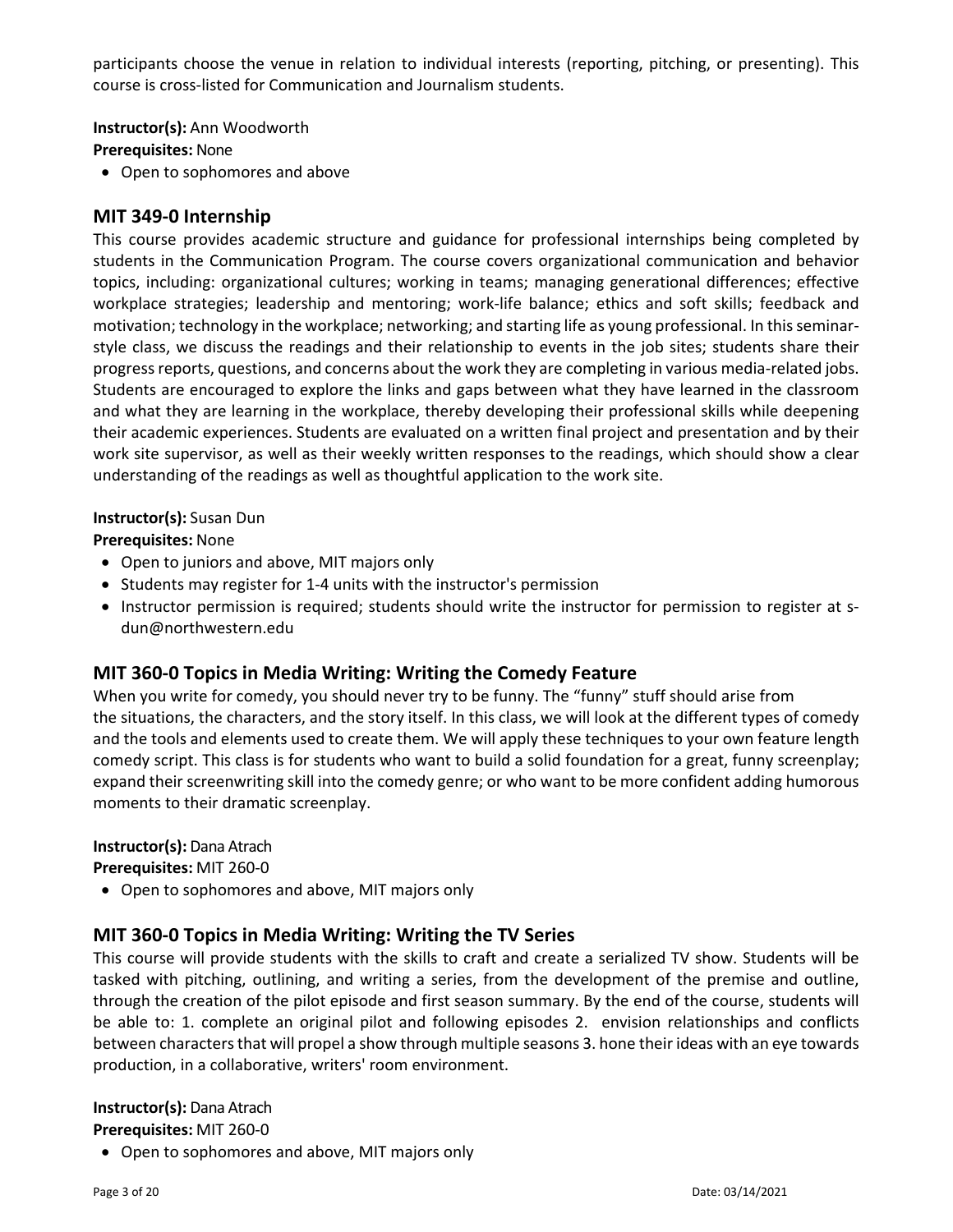# **MIT 376‐0 Topics in Interactive Media: Mobile Game Design**

Great games can immerse us in wondrous, compelling new worlds. And now, with the rise of mobile game technology—rich, compelling interactive experiences are available inexpensively, in your pocket, and at your fingertips. This course guides you through the essentials of mobile game design and development, including such topics as: picking the right engine, building a cross-functional team, developing artwork, integrating sound, prototyping, bug triage, polishing, publishing and marketing. Along the way, we examine the role of the game designer—including the process of generating ideas, writing professional game design documents, and defining core loops, mechanics, dynamics, and systems. Next, we dive into character systems and the mechanics of chance, skill, tactics, and strategy. We define what makes mobile game design unique from desktop or console, including such considerations and affordances as UI (user interface) and UX (user experience), screen resolution, touch and swipe, the accelerometer, and optimizing for performance across operating systems and devices—including iOS and Android, phone and tablet. In addition, students learn to pitch their ideas and explain how their game works—and why users will love it. We look at how to develop a game design portfolio in order to break into the game industry. Finally, we explore the topic of launching your own mobile game startup—including creating a business plan, achieving funding, hiring contractors, managing costs, developing original IP, and scaling for success.

## **Instructor(s):** Spencer Striker

**Prerequisites:** None

Open to sophomores and above, MIT majors only

# **MIT 376‐0 Topics in Interactive Media: Mixed Reality Design**

This course introduces students to fundamental concepts, theories, and techniques involved with designing and developing mixed reality products, i.e. augmented reality and virtual reality applications. Students will learn the affordances and limitations of different mixed reality products, their design requirements and development processes. The course uses Unity software to code interactions in the programming language C#.

## **Instructor(s): Mariam Rafehi**

**Prerequisites:** None

• Open to sophomores and above, MIT majors only

## **MIT 376‐0 Topics in Interactive Media: Immersive Storytelling in VR**

In this course, students will conceptualize, design, and document immersive VR narratives that demonstrate critical thinking and technical expertise in this rapidly growing emergent technology. Students begin by examining non-linear narratives and character development for audience engagement. Working both individually and collaboratively, they develop technical capabilities to apply this to the VR environment with a focus on the user-experience. The course is based on design principles for 360 filming and VR development using Oculus Go – a widely-used VR headset. In-class exercises require students to build environments to facilitate their narratives using Unity 3D software, the most commonly used interactive video player for professional application. The overall learning goals are to cultivate knowledge (research) and skills (practice) that are essential for create narratives that are immersive and interactive. Students will engage with and contribute to the emerging scholarly and professional discourse on immersive media as a significant communication technology.

#### **Instructor(s): Mariam Rafehi**

#### **Prerequisites:** None

Open to sophomores and above, MIT majors only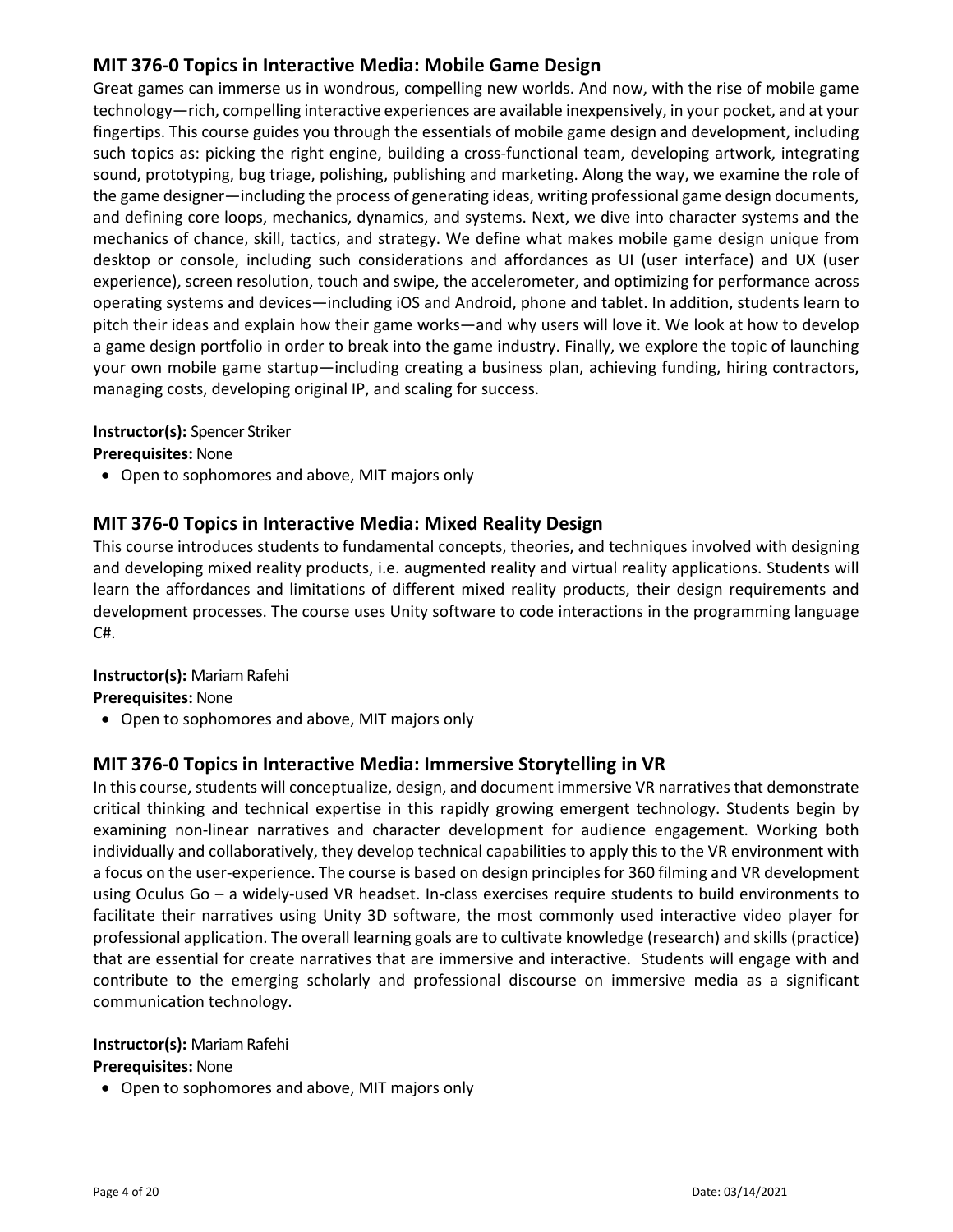# **MIT 379‐0 Topics in F/V/A Production: Docufiction**

Docufiction blurs the line between fiction and non-fiction filmmaking practices and artistry. In this class, students will be introduced to hybrid, genre-defying films that question traditional definitions of documentary and fiction. Students will familiarize themselves with hybrid films, experimental forms, mockumentaries, documentary reenactments and dramatized "true stories." Classes will be composed of lectures, critical viewing, discussion of screenings and production workshops.

### **Instructor(s):** Joao Queiroga

#### **Prerequisites:** None

Open to sophomores and above, MIT majors only

# **MIT 389‐0 Global Culture and Comm**

Whether it is the latest hit song that you hear everywhere from the local radio station to iTunes or it is a new video game that you play online with 'friends' half way around the world (the song that may be featured in the video game that is based on a movie, itself available as a book), there is some 'global culture' that pervades our everyday lives through communication industries and messages. The course is divided in three modules to cover media, critical and cultural studies concepts and methods to study (1) industries (2) messages and (3) audiences. Ultimately, the course is designed to inspire students to pose intriguing research questions for research projects as communicators, journalists, or simply curious humans. The approach will be comparative and multicultural, which will be reflected in the reading material, the lectures, discussions, and assignments.

#### **Instructor(s):** Joe Khalil

#### **Prerequisites:** None

- Open to juniors and above
- Sophomore students may contact the instructor for permission to register.
- Open for cross-registration
- Satisfies Media and Politics Minor

# **MIT 398‐0 Undergraduate Seminar: Feminist Media Historiography**

This course explores the theories and practices of media historiography—that is, researching and writing media history—from a feminist perspective. During the first half of the course, students will learn and practice methods of historical research by investigating a range of media produced for girls and young women between 1968-1980—the era commonly referred to as "second-wave feminism" in the U.S. Artifacts to be examined include teen's and women's magazines, diaries, high school yearbooks, young adult fiction, self-help books, popular music, TV shows, films, advertisements, games, and toys as well as a range of primary documents related to these artifacts—from trade and fan press discourses and journalistic reviews, to box office figures, Nielsen ratings data, and archival materials. One of our primary goals will be to consider how different resources count as "evidence" and can be used to uncover, expand, complicate, and/or challenge contemporary histories of youth, gender, and popular culture. During the second half of the course, students will apply the theories and practices of media historiography to an original, gender‐related research project of their own choosing. Students will be responsible for locating and reading primary and secondary sources carefully and critically, assessing sourcesin relation to the historical context in which they were produced, bringing their research to class for workshopping sessions, and writing a final paper (and giving a presentation) that showcases their unique historical and analytical research discoveries. In addition to enhancing students' interests and abilities in feminist historical research, the course aims to help students develop a polished research paper that could be submitted to an international conference on gender and media history.

#### **Instructor(s):** Kirsten Pike **Prerequisites:** MIT 230‐0

Open to sophomores and above, MIT majors only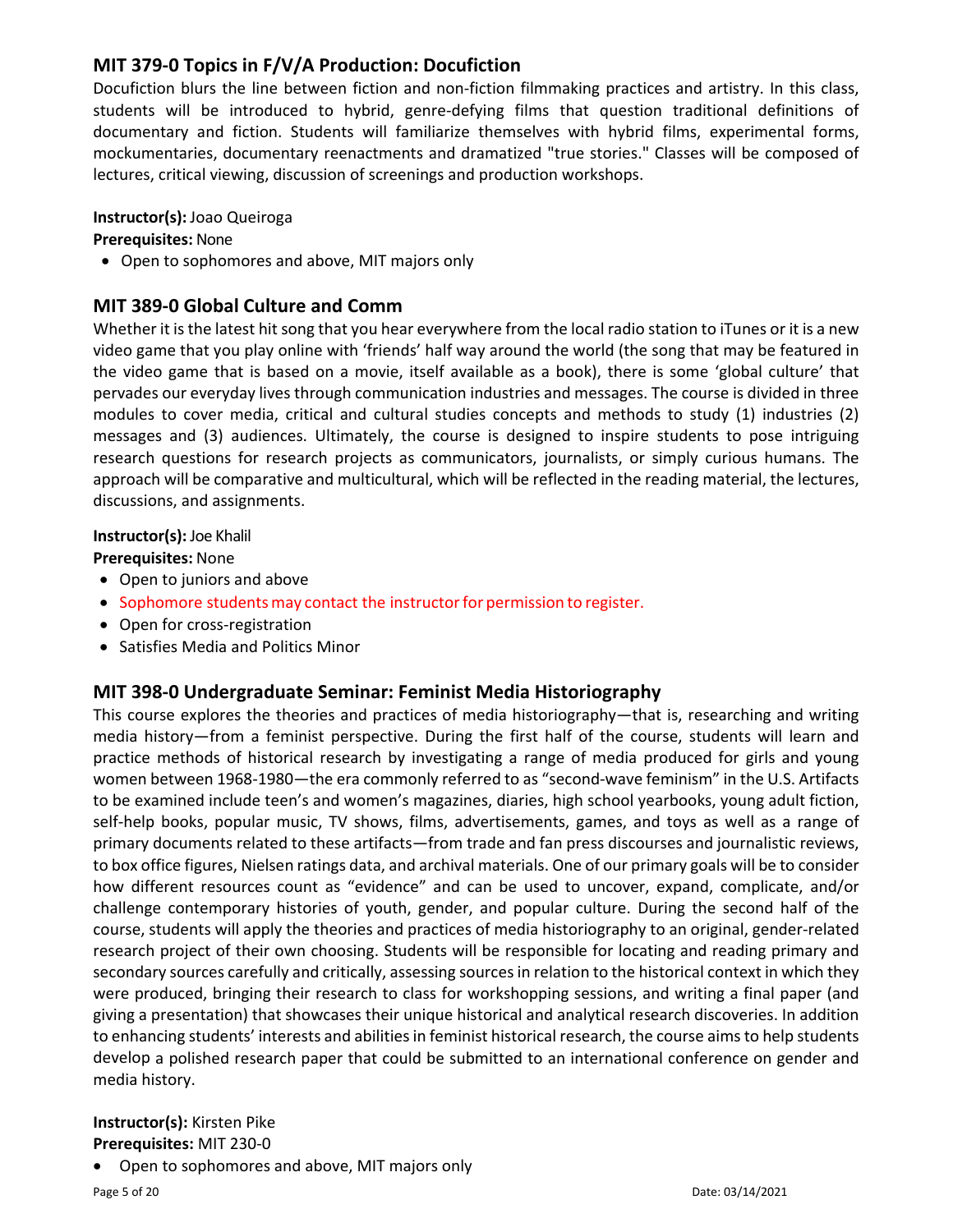# **MIT 398‐0 Undergraduate Seminar: Sports Globalization in Africa**

This course investigates complex interactions and relationships between sport and contemporary African societies. This provides a lens for improved understanding of how the ongoing transformation of both in socio-economic development. 'Modern' sport as been entrenched in the political, cultural and socioeconomic life of African societies. Sport has functioned as an instrument of both colonialism and liberation, and served as a nation building tool in the period since African countries gained independence from colonial rule. Today, sport has a dynamic role as an interface between local and transnational interests, and is increasingly an international industry with a global agenda that encourages the growing commodification of sport practices and experience. Topics covered in this course include: the history of sport, the role of sport in anti-apartheid movements and independence struggles, issues related to athlete migrations, the roles and impact of media and communication technologies, the emphasis on nationalism and the modern state, dynamics of globalization, the politics of international governing bodies and institutions in sport, contrasting African elite sport versus mass sport, and the hosting of "major sport events." The course features a close focus on understanding contemporary Africa through the medium of sport.

## **Instructor(s):** Gerard Akindes

**Prerequisites:** None

- Open to sophomores and above
- Open for cross-registration
- Satisfies Media and Politics Minor

# **MIT 398‐0 Undergraduate Seminar: Web 2.0 & Personal Branding**

A personal brand is a manifestation of one's identity at an individual level. Today, social media provide powerful channels through which users establish a personal identity and build brand image online – whether they realize this or not. This course deepens student understandings of the nature, practice and importance of personal branding in contemporary social media environments. Students will engage readings and discussions that deepen understandings about personal branding practices and trends, and learn practical tools for creating effective strategies that enable each individual to leverage the theories to build an effective personal brand in social media environments. This knowledge and capability matters greatly to professional success in today's highly networked digital media environment. Success requires meticulous planning and considerable competence in marketing strategies and tactics. Students will develop a solid foundation for building their personal brands via social media and survey important theories about the nature of self, identity construction, social media dynamics and complexities, and learn useful application of these theories to create and manage their own personal brands. The course also critiques personal branding and examines ethical concerns.

## **Instructor(s):** Venus Jin

**Prerequisites:** None

Open to sophomores and above, MIT majors only

# **MIT 398‐0 Undergraduate Seminar: Digital Media Environment**

This course examines the implications of digital media with a focus on their meanings and purposes in daily life today, and their impact on societies. Students explore significant psychological, social, cultural, and political implications of areas of current popular practice including digital gaming, e‐learning interfaces, human-computer-interaction (HCI), computer-mediated communication (CMC) through social media platforms, virtual reality (VR), augmented reality (AR), human-robot-interaction (HRI), as well as avatarbased virtual environments, and haptic interfaces. The impact and implications of these digital media environments are examined at the micro level of individual psychology (how interaction with them affects our thinking) and at the macro level of society and culture (how their growth and importance shapes our world). After the course, students will understand influential theories that explain our experiences and practices in the constant use of digital media in the 21st century with a focus on addressing social issues that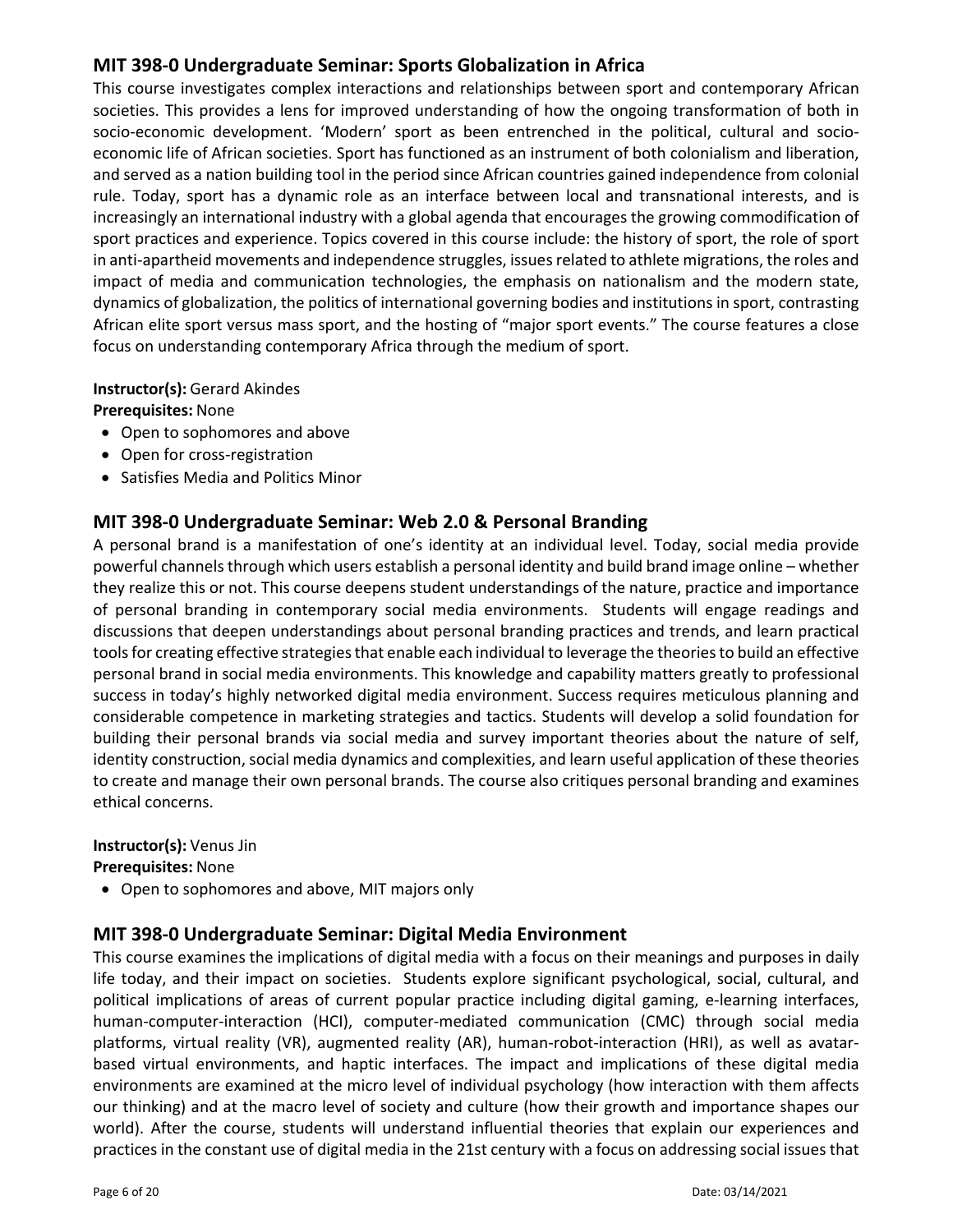include online deception, platform addiction, concerns about privacy, the problem of cyberbullying, and so forth.

## **Instructor(s):** Venus Jin

**Prerequisites:** None

Open to sophomores and above, MIT majors only

# **MIT 398‐0 Undergraduate Seminar: Sports Broadcasting**

The course equips students to understand key theoretical concepts and contemporary practices in sports broadcasting at the intersection of local and global dynamics. Students will understand models for broadcasting rights, the political economy of sports, and contemporary developments in sports broadcasting as a significant media industry that generates billions of dollars of annual revenue. The course clarifies the historical evolution of sports broadcasting and how the practice has changed with advances in digital media and communication technologies with a focus on complex interactions in media and sports competition at local, regional and transnational levels. The course clarifies the impact of COVID‐19 on sports broadcasting and analyzes its the socio-economic role for countries that host major and mega-events, particularly the FIFA World Cup Championship games in 2022 in Qatar, as well as Olympic games and regional competitions that are important for national pride.

[Big time professional sport and sport celebrities have become integral to the entertainment options favored by many media users on cable and satellite television channels, as well as streaming services that include Netflix and Amazon Prime. Over The Top (OTT) content via apps and streaming offer live games, replays, special programs and sports shows that are watched by billions of spectators and viewers around the world, generating extraordinary amounts of revenue. In fact, the global value of sports broadcasting rights and sports media rights reached \$49.5bn in 2018 (Sportbusiness, 2019).].

## **Instructor(s):** Gerard Akindes

**Prerequisites:** None

Open to sophomores and above

# **MIT 398‐0 Undergraduate Seminar: Media Ecosystems**

This course takes an in‐depth look at media industries as an ecosystem – an interdependent but competitive system of platforms and companies that is the professional context for all content creators and media managers. Students are introduced to key factors that determine success or failure, including organizational structure, verticals, distribution, and revenue models. In addition to the business aspects, the course clarifies issues related to ethics and the principle of corporate social responsibility. Using case studies, guest speakers, and simulations, students develop a hands‐on understanding of the environment that every media professional must navigate today. This class requires a high level of participation to facilitate hands‐on learning. Students are encouraged to draw on their knowledge from prior courses and to apply their personal experiences in applying what they learn. As with all ecosystems, any changes will have positive and negatives elements, and students will be challenged to identify, assess, and weigh the impact of changes.

# **Instructor(s):** Gregory Bergida **Prerequisites:** None

Open to juniors and above

# **MIT 398‐0 Undergraduate Seminar: Media Entrepreneurs**

This course lays an essential foundation for understanding and practicing an entrepreneurial orientation in digital media industries. The readings build an essential understanding of what entrepreneur is and is not, the talents and skills needed for success, characteristic satisfactions and aggravations, and the process involved with managing a new media enterprise. Students practice skills needed to identify a business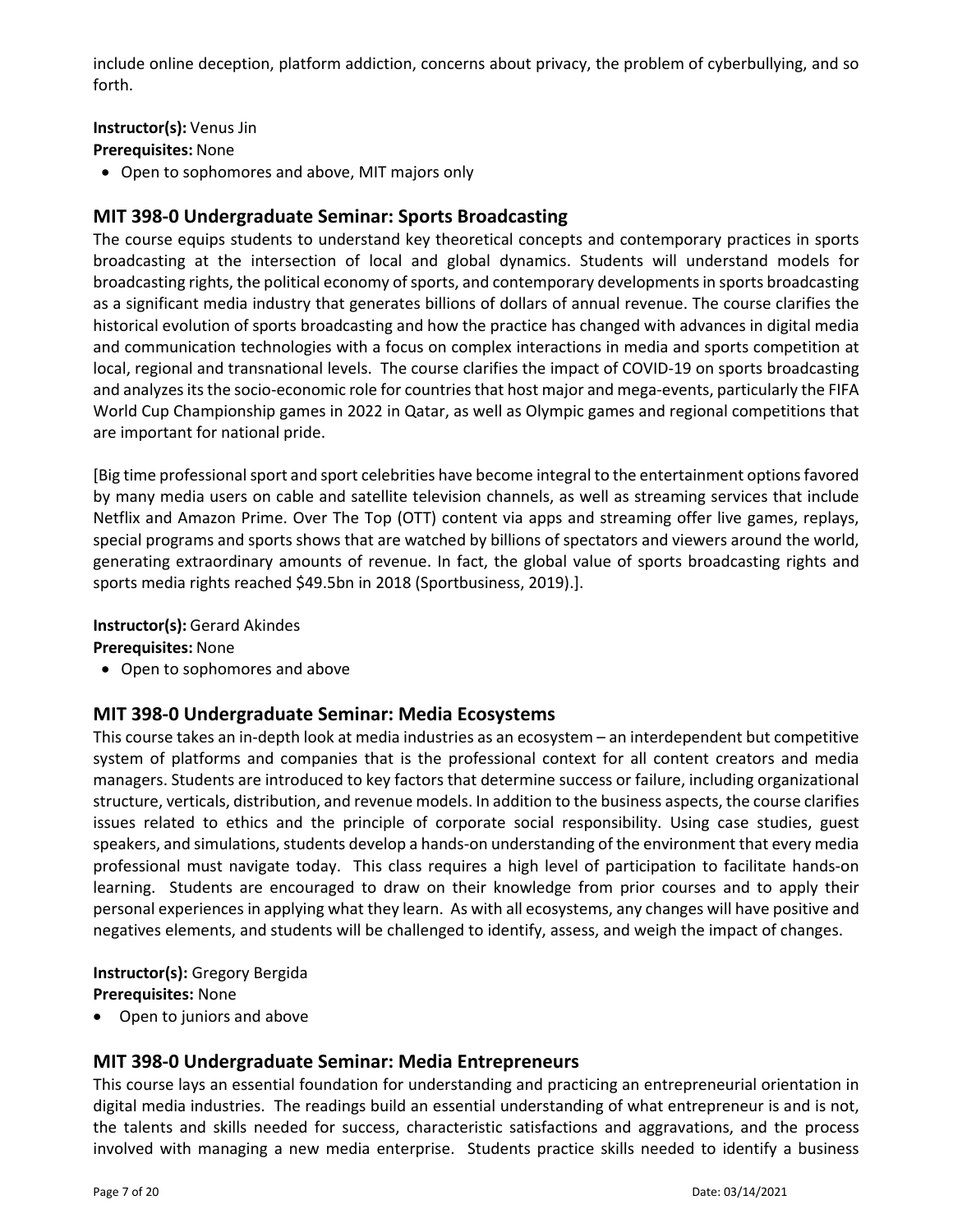opportunity in media markets, conduct a proper market analysis to identify competitors, opportunities and potential obstacles, create a convincing business plan for a lean start-up, devise an appropriate growth strategy, and a workable business model. Students learn a step‐by‐step process for value creation and pitch their business plan in a Dragon's Den to conclude the course. This course is structured to facilitate a fruitful balance between relevant theory, skills development, practical experimentation and critical reflection.

## **Instructor(s):** Gregory Ferrell Lowe **Prerequisites:** None

- Open to sophomores and above
- Open for cross-registration

## **MIT 398‐0 Undergraduate Seminar: Health Communication**

Health Communication is designed to provide students with a critical understanding of the main theories that explain the relationship between health communication and health behaviors with a focus on interpersonal and mediated communication as well as mass media campaigns. Students will develop the skills necessary to apply communication and other theories to communication situations to understand and strategically plan health communication campaigns. Health communication is critically important in helping to combat diseases such as diabetes and heart disease as well as encouraging people to live healthy lives. The class will help future media professionals should develop an understanding of how to develop effective public health campaigns.

#### **Instructor(s):** Susan Dun

**Prerequisites:** None

Open to sophomores and above

# **MIT 398‐0 Undergraduate Seminar: Digital Communities**

Foundations, Issues and Praxis. This course introduces students to foundational knowledge and works to deepen understandings that are essential for building and managing online digital communities. The course clarifies success factors and explores various benefits for organizations, societies and economies. Networked media provide super‐connectedness. Harnessing that effectively requires new ways of thinking about the nature and dynamics of 'community' and what is required to build digital communities that cross conventional boundaries that include geography, nationality, professional and economic status. Digital communities are praised for enhancing communication and connectedness, and with empowering people as citizens at home and abroad. But digital communities are also blamed for playing instrumental roles in a growing range of problemsthat include cyberbullying, propaganda, polarization, and cybercrime. This course takes a holistic and critical view of digital communities, requires students to engage in readings and discussions, and guides students in producing projects that employ design thinking to create digital communities.

#### **Instructor(s):** Minna Aslama‐Horowitz

**Prerequisites:** None

Open to sophomores and above, MIT majors only

# **MIT 398‐0 Undergraduate Seminar: Crisis Communication**

This course is an introduction to crisis communication theories and processes. Crises can be the result of natural causes or man‐made, and are an inevitable and persistent feature of life in media companies and societies. Organizations are vulnerable threats that can destroy their reputations and severely undermine future sustainability. All organizational crises affect every stakeholder, directly and indirectly, thereby creating a need for communication interventions that require competence in strategies, processes and actions aimed at mitigating the impact of the crisis. The course takes a three-stage approach to crisis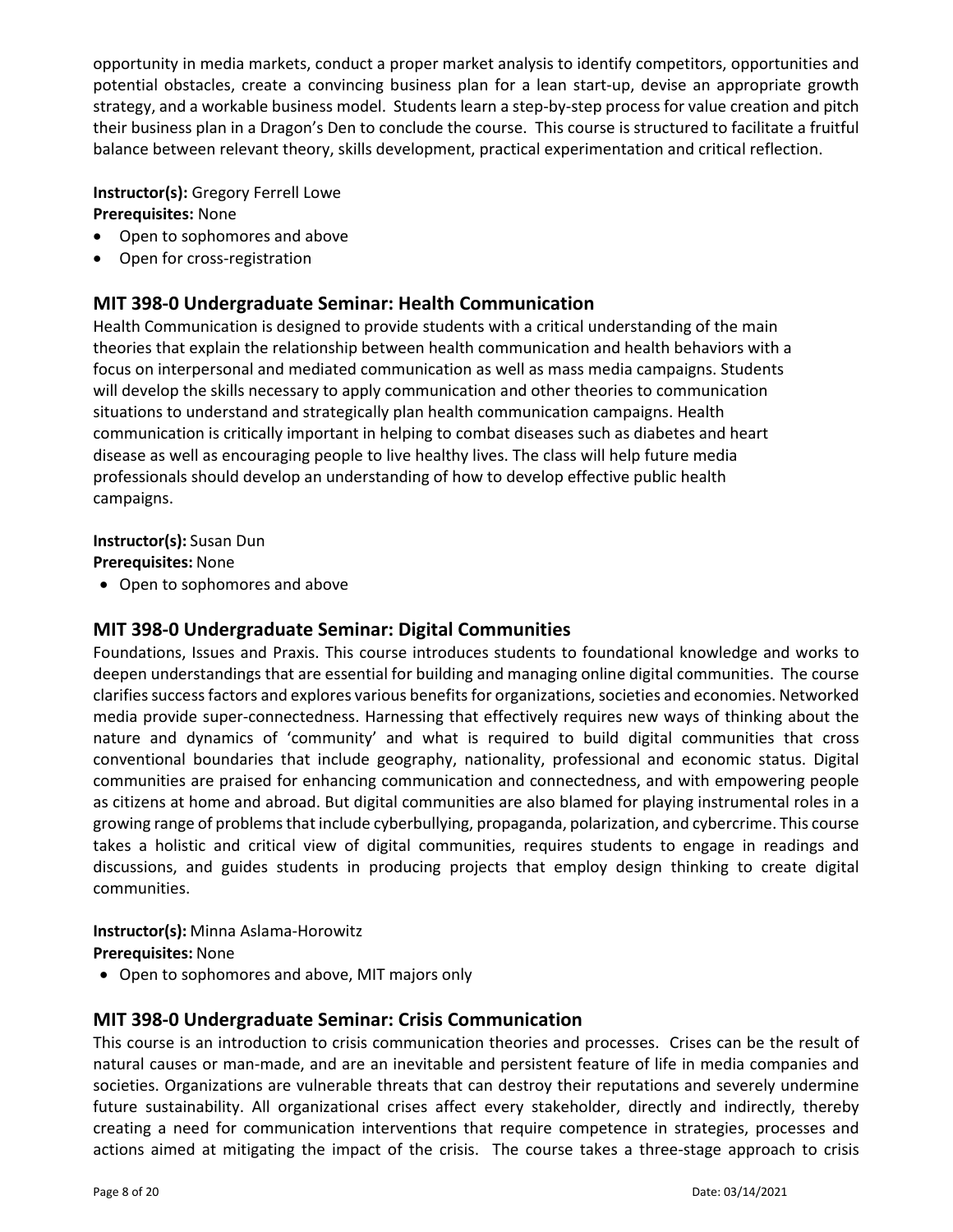management (pre‐crisis, crisis, and post‐crisis) that encompasses communication management strategies to anticipate crises, prevent them, and manage them effectively once they have occurred in order to minimize damage to an organization and its stakeholders. The course examines recent case studies of organizational crises.

**Instructor(s): Martin Ndlela** 

**Prerequisites:** None

- Open to sophomores and above
- Open for cross-registration
- Satisfies Media and Politics Minor

## **MIT 398‐0 Undergraduate Seminar: Communication Skills**

This course teaches students how to be effective communicators in various platforms, formats and contexts. Students will learn how to make impactful presentations, to develop skills in public speaking, and hone practical skills in writing and design. The course combines practice and instruction.

#### **Instructor(s): Martin Ndlela**

**Prerequisites:** None

Open to sophomores and above, MIT majors only

# **MIT 398‐0 Undergraduate Seminar: Innovation in Media Industries**

This course deepens understandings that are essential for being able to identify, analyze, and capitalize on trends keyed to the development of media technology in application. The course clarifies historic trends and pivotal moments that explain contemporary media industries and platforms, highlighting catalysts that have been change agents. The course takes a critical view on the interaction between commercial and consumer advances, entrepreneurship, and the persistent importance of constraints both as a driver of creativity and as a barrier to seizing opportunities. This class requires student participation and a willingness to engage in debate. Students are expected to draw on their knowledge from prior courses and personal experience for application of the topics. Through case studies, articles, guest speakers, and multimedia, an array of perspectives provide insight into the broader conceptual framework of media and innovation as a persistent feature of industrial and professional development. Assignments require students to showcase the practical application of what they learn, including case study analysis and design, assessment of current trends, and efforts to forecast the impact of innovation on their professional goals.

## **Instructor(s):** Gregory Bergida

**Prerequisites:** None

Open to sophomores and above, MIT majors only

# **MIT 398‐0 Undergraduate Seminar: Leadership in Media Companies**

This course introduces students to essential principles and practices of leadership in direct application to media companies. Students will learn varied perspectives on what leadership is, develop insight about how it is exercised, and appreciate the consequences for the success or failure of media firms. Topics include understanding historical and contemporary theories of leadership; recognizing leadership traits; understanding philosophies and styles of personal leadership; attending to tasks and relationships; developing leadership skills; creating and communicating a compelling vision; establishing a constructive organizational work environment; handling conflict effectively; prioritizing ethics in leadership, and leading organizations in efforts to overcome obstacles to achieve goals. Students will assess their personal leadership traits and identify the skills each needsto improve for developing their knowledge and capacity for exercising leadership. The course is designed as a mixed learning format that includes lecture‐type instruction, student presentations, analysis of case studies, expert guest speakers and self‐directed learning.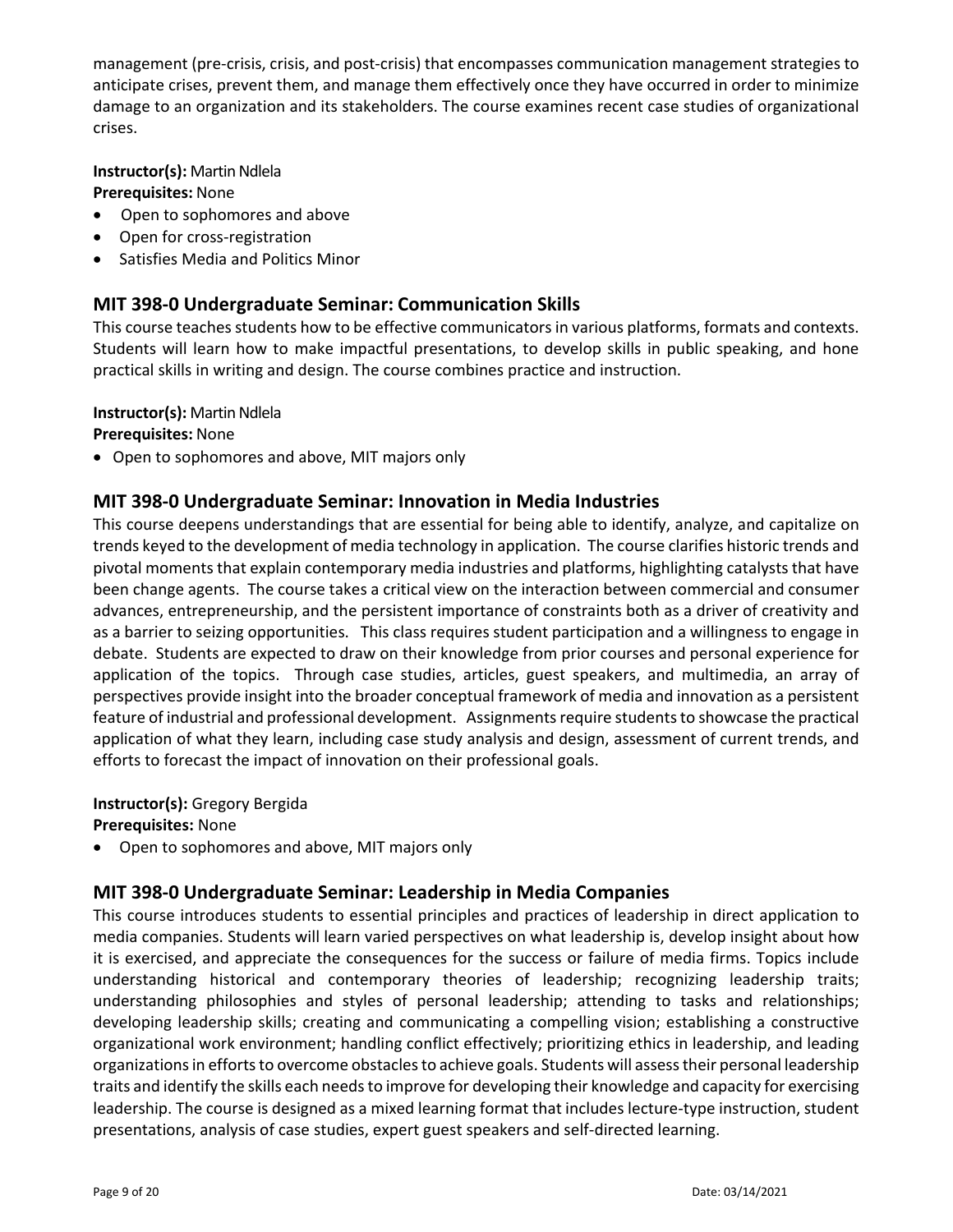# **Instructor(s):** Mohammed Asad Al‐Emadi

### **Prerequisites:** None

Open to sophomores and above, MIT majors only

# **MIT 398‐0 Undergraduate Seminar: Environmental Communication**

This course introduces students to concepts, practices and challenges that are essential for effective environmental communication. Students learn the importance of what is expressed (information, emotions, hierarchy, etc.), how it is expressed (in which style, through which media, when, by whom, where), and with what consequences (cultural norms, political decisions, popular trends, etc.). Coursework clarifies the role of public fora in providing opportunities for different voices to communicate about the environment from local neighborhoods to international relations. Students learn the core elements of advocacy campaigns and the role of message construction and work collaboratively to develop answers to questions of fundamental importance: Why do we need to speak for the environment? What constitutes an environmental problem, and environmental justice? Who speaks for (or about) the environment? How do we communicate impactfully in this age of ecological crisis? How can influential concepts from the diverse field of communication studies help us think critically about the issues involved and engage the world effectively? Readings include chapters from the book Environmental Communication and the Public Sphere (5th edition) by Pezullo and Cox, and contemporary journal articles and news reports.

**Instructor(s):** Rania El‐Masri

**Prerequisites:** None

Open to sophomores and above

# **Journalism Courses**

# **INTERDIS 201‐0 Media and Society**

Media and Society explores the interactions among media, culture and society. Students work to develop critical perspectives on mass media as they consider the relationships between media institutions, content, culture, audiences and communities. The impact of globalization and the role of technological change are important variables. Students also consider the historical background of several media industries, including newspapers, film, radio, the internet, television and music. The course examines content and media messages delivered as news, entertainment, persuasion, public relations and advertising. Global media systems are playing an increasingly large role and are vital area of study within the class, as is the notion of ethical communication. Media and society students should be able to identify structure and purpose of variety of media organizations and be able to describe their influence on individuals and social, political and geographic communities.

#### **Instructor(s):** Banu Akdenizli

**Prerequisites:** None

• Open to first year students only

# **JOUR 101‐0 Introduction to Journalism**

This course provides an overview of journalism fundamentals and will explore how news is defined, reported, written and produced for print, broadcast and online media platforms. Journalism 101 is designed to not only introduce students to journalism, but is tailored to help students begin to develop their own skills in producing content across a variety of platforms for news, sports, business and current affairs.

## **Instructor(s):** Marci Brown

**Prerequisites:** None

- Open to ABP students only
- Open for cross-registration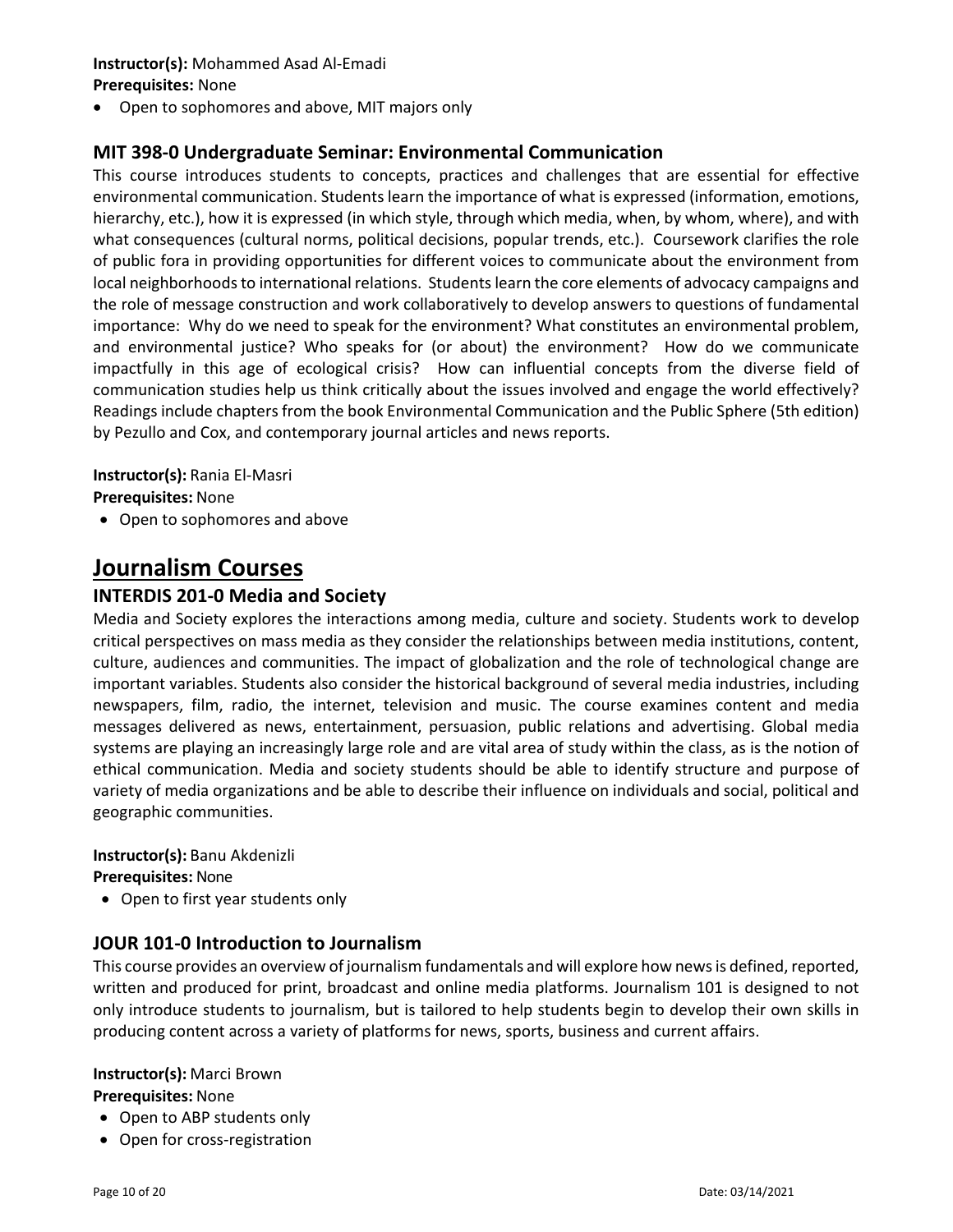## **JOUR 301‐1 News Gathering and Assessment**

Focuses on news gathering as the "science of verification," using multiple independent sources to find, confirm, check and report facts. You will scrutinize and evaluate publicly available documents, information obtained via social media, quantitative data, historical records, legal records, peer‐reviewed research as well as information gathered from interviews. You will gather and verify information to produce new pieces of reporting as well as adding facts and context to existing reporting as part of ethical aggregation and curation. Students in this course should think of themselves as real reporters, working to produce real stories for a real online publication with a real audience. The best stories produced in this class may appear publicly. This course also aims to give you experiences that have an eye on the future of journalism. The stories and/or assignments of this class represent story archetypes (or story opportunities) that most media organizations consistently publish.

**Instructor(s):** Abraham Abusharif & Greg Toppo **Prerequisites:** JOUR 201‐0

Open to sophomores, JOUR majors only

## **JOUR 303‐0 Audience Insight**

This class provides an in‐depth understanding of audience analytics, its significance in contemporary journalism, and the importance of understanding your viewers and their motivations for consuming media when it comes to content production. The course will further introduce students to audience research and what methods are most appropriate to identify your target audience. This course will also provide an historical overview of the public and both its relationship with news media, and media as a whole.

## **Instructor(s):** Miriam Berg & Jairo Alfonso Lugo‐Ocando

**Prerequisites:** JOUR 201‐0

Open to sophomores, JOUR majors only

# **JOUR 342‐0 Advanced Online Storytelling (5 Weeks)**

Advanced Online Storytelling is a 5‐week intensive course that prepares journalism students for their residencies by simulating a newsroom/programme department environment. In this class, students will produce news on culture which they will bring together on a multimedia website. The audience being targeted is an international one – with a particular sensitivity to the 'global south'. The output is expected to cover a range of different areas of cultural news. The output is expected to be produced in a range of different formats: written pieces, short filmed reports, podcasts, animated explainers. This is an intensive course which will involve hitting the ground running.

# **Instructor(s):** Marcela F Pizarro

**Prerequisites:** None

Open to juniors and above JOUR majors only; for students going on residency.

## **JOUR 345‐0 Journalism Residency: News Magazine and Feature Writing Residency**

Journalism Residency in Newspaper/Online (2 units). Hones reporting and news writing skills through practical assignments, including multimedia opportunities whenever possible, under deadline pressure and close editorial supervision.

#### **Instructor(s):** Mary Dedinsky

**Prerequisites:** Must enroll and obtain a C or better in JOUR 342‐0 Advanced Online Storytelling and JOUR 390‐0 Future Digital Journalism

Open to juniors and above JOUR majors only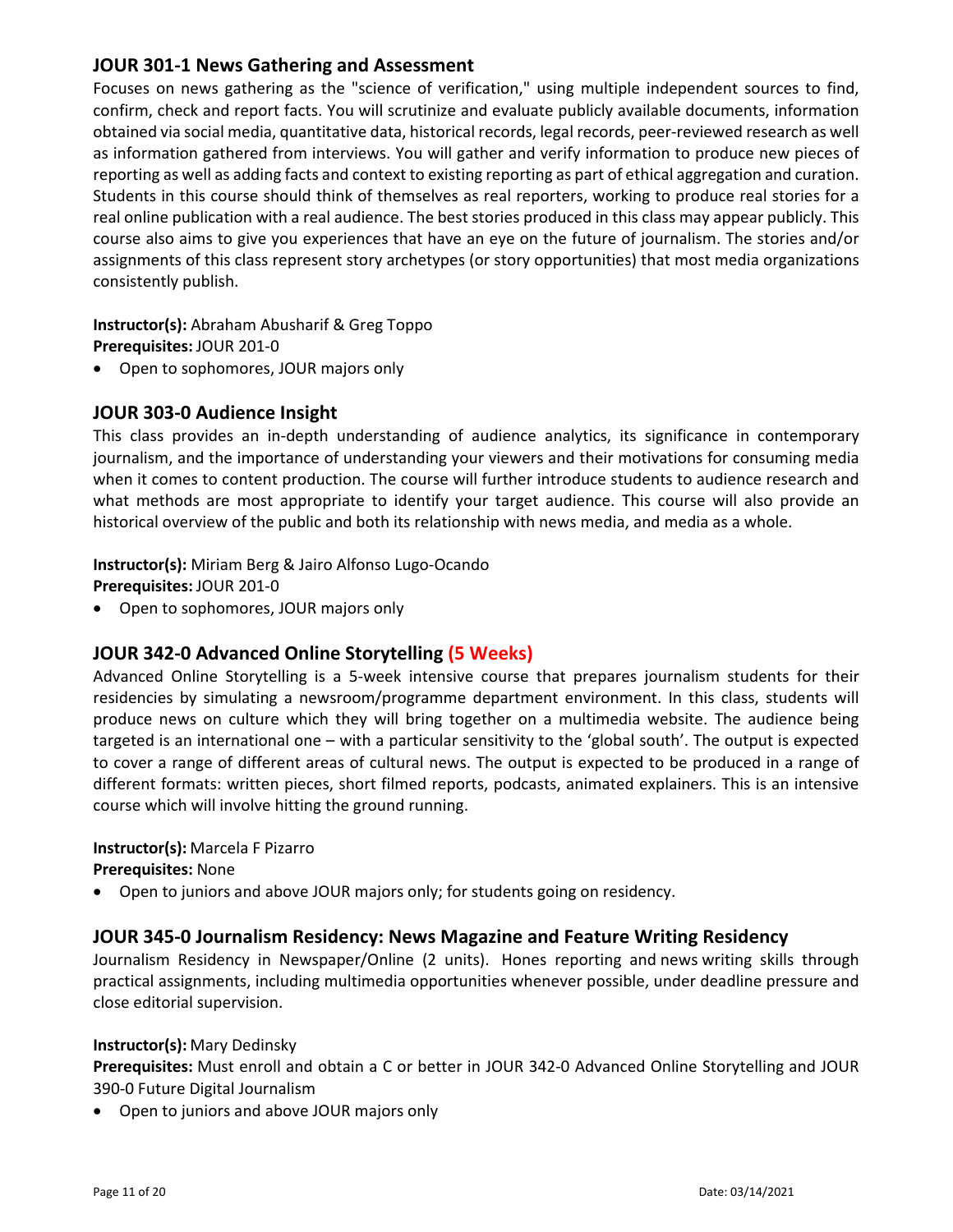## **JOUR 355‐0 Journalism Residency: Magazine Writing Residency**

Journalism Residency in Magazine (2 units). Exploration of aspects of magazine writing and reporting. Practical assignments, including print and web content whenever possible, in a magazine office with deadline pressure and close professional supervision.

### **Instructor(s):** Mary Dedinsky

**Prerequisites:** Must enroll and obtain a C or better in JOUR 342‐0 Advanced Online Storytelling and JOUR 390‐0 Future Digital Journalism

Open to juniors and above JOUR majors only

## **JOUR 365‐0 Journalism Residency: Broadcast Reporting**

Journalism Residency in Broadcast (2 units). Gathering television news in the field; writing scripts, readers, voiceovers, packages and on‐camera news for reporters and anchors. Practical assignments in a broadcast newsroom under close professional supervision.

#### **Instructor(s):** Mary Dedinsky

**Prerequisites:** Must enroll and obtain a C or better in JOUR 342‐0 Advanced Online Storytelling and JOUR 390‐0 Future Digital Journalism

Open to juniors and above JOUR majors only

# **JOUR 390‐0 Special Topics: Exploring Future Digital Journalism (5 Weeks)**

In 2010, Sir Tim Berners-Lee, the founder of the World Wide Web, said data-driven journalism was the future of journalism. Since we live in an increasingly datafied society dominated by emerging data brokers like Google and Facebook, his prediction might prove right. Exploring the Future of Digital Journalism examines in detail the role of contemporary journalism in a data-centric society. The course will provide students with a panoptic overview of how journalism professionals and news organizations are disrupted by, and subsequently adapt to, innovation technologies such as Big Data, Internet of Things (IoT), and automation and Artificial Intelligence (AI). Throughout the course we will explore and understand how journalists are assimilating contemporary data cultures and logics, thus transforming their working practices in areas such as storytelling, newsgathering, ethics, dissemination, presentation and consumption of news. The course therefore aims to critically engage with three fundamental questions: a) What is data journalism and what are the idiosyncrasies of data journalism practice? b) What is the role of journalism within the larger structures of power set by emerging data brokers? c) Will the advent of data and algorithms disrupt journalism practice in news organizations?

#### **Instructor(s):** Eddy Borges‐Rey

**Prerequisites:** None

Open to juniors and above Journalism majors only; for students going on residency

# **JOUR 390‐0/MIT 398‐0 Special Topics: Sports, Media & Society**

Sport is a social institution no less than education, religion, family, or the military, and no less important: It makes identities of all kinds, from the national to the deeply personal. Modern sports were born in the early 19th century, at the same time and for the same reasons as modern mass media; the two have ever since been joined at the hip, such that scholars often refer to them as one institution: "mediasport." Today sport is the most valuable, highest‐earning media product in the global entertainment industry—indeed for most of us, sport is something we consume, not something we do. And yet the "right to play" is—according to the United Nations, the International Olympic Committee, and the European Union—a fundamental human right. So it's big stuff—less than war, but more than a game. In this course, sport is considered from various contexts. We do it through weekly monitoring of sports media, documentary films, student research and writing assignments, and class discussion. Our contexts include commerce and industry, domestic and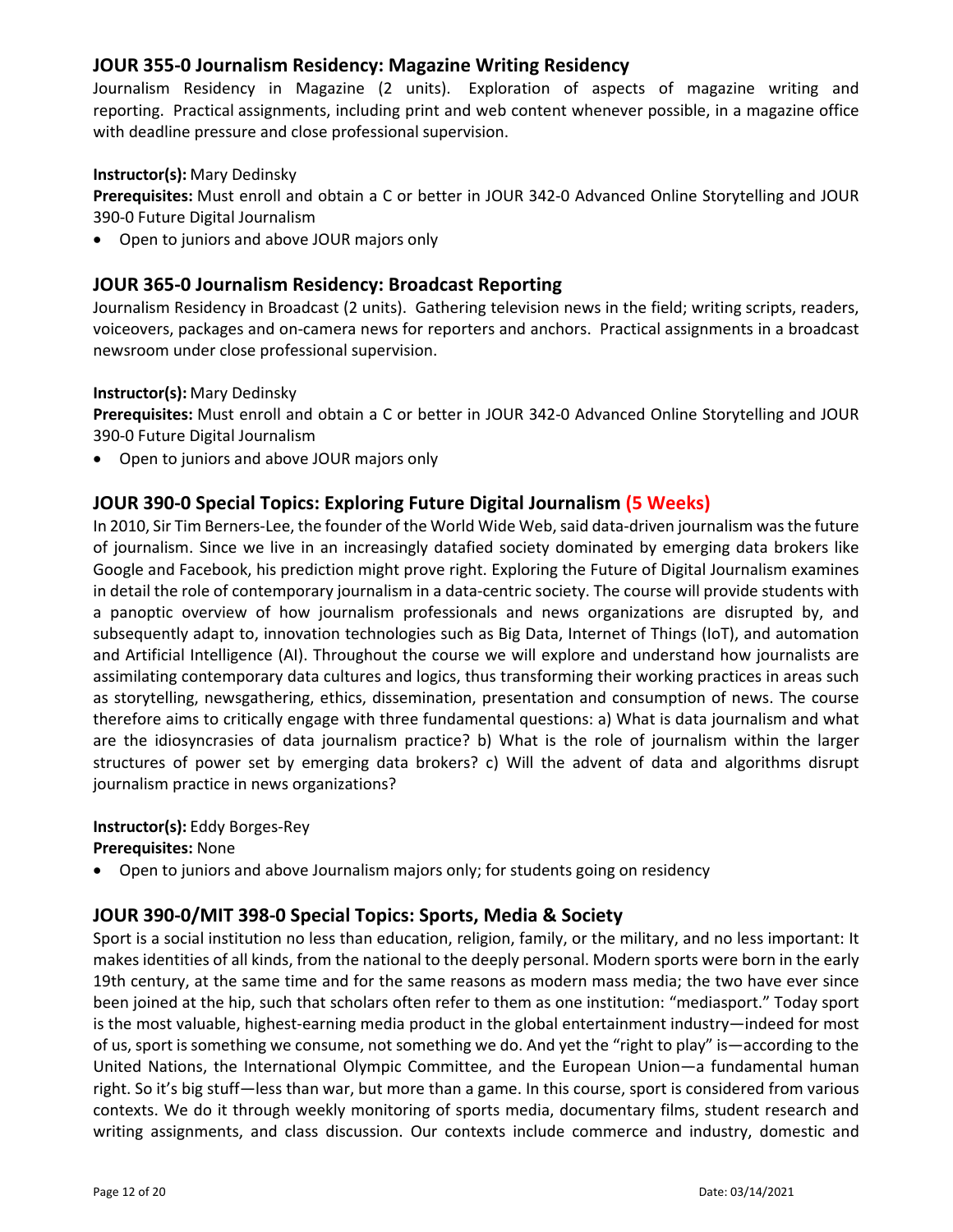international politics (including war) gender and sex identities, racial and ethnic relations, religion and spirituality, and popular culture from fashion to video games.

**Instructor(s):** Craig Llewellyn LaMay **Prerequisites:** None

- Open to sophomores and above
- Open for cross-registration
- Satisfies Media and Politics Minor

# **JOUR 390‐0/ MIT 398‐0/ Religion 242‐0 Special Topics: Media and Religion**

Many of the most significant public discourses and media narratives produced today are those that concern religion. Matters of faith and its practices, contestations, pamphleteering, violence, social backlashes, and fictive storylines are all fodder for media content and for provoking crucial global conversations. In this class, students will be introduced to the surprisingly close relationships between the mighty forces of media and religion in what is arguably a "secular" age. We will take a close look at the evolution of religious content in popular media (including entertainment, journalism, and religious broadcasting) and examine how this all relates to what is loosely called "globalization." We will also consider methods to produce case studies of major media stories that started as or evolved into religion‐based narratives, mainly Islam, such as ISIS's use of digital media; reactions and counter‐reactions to the Charlie Hedbo shootings; Western discourses appropriating religion for political advantage; and appraisals of media handling of such flashpoints as the Chapel Hill murders, South Carolina church shootings, post‐elections intimidations, and more. This will be an interactive class with much discussion and analysis.

## **Instructor(s):** Abraham Abusharif

**Prerequisites:** None

- Open to sophomores and above
- Open for cross-registration
- Satisfies Media and Politics Minor and Middle East Studies Minor

# **JOUR 390/MIT 398‐0 Special Topics: Science and Health Journalism**

The Science and Health Journalism course seeks to provide students with the intellectual tools and practical skills to engage critically and report these two subjects as part of their news beats. To do so, the course discusses the key issues around science and health while providing students with the ability to understand and produce news stories relating to science and health. The course is delivered in lectures and workshops. In the lectures, students examine a series of topics relating to science and health and which deal with aspects such as ethics of **since** communication, the politics of health and science news, audience engagement, among others. During the workshops, students learn how to gather, write and produce science and health news stories for print, online and broadcast media.

**Instructor(s):** Jairo Alfonso Lugo‐Ocando **Prerequisites:** None

• Open to sophomores and above

## **JOUR 390‐0 Special Topics: Fashion Journalism**

This course will introduce NU‐Q students to fashion journalism. It will enable students with a passion for both storytelling and fashion to combine their interests and learn the skills necessary to succeed in this competitive industry. Through the course, students will develop an understanding of the history and theories behind fashion journalism, gain insight into how various media cover the fashion industry, deepen their understanding of the fashion industry's cultural, gendered and economic impact on consumers, learn how to spot fashion trends, research concepts, interview sources, analyze markets and target their writing for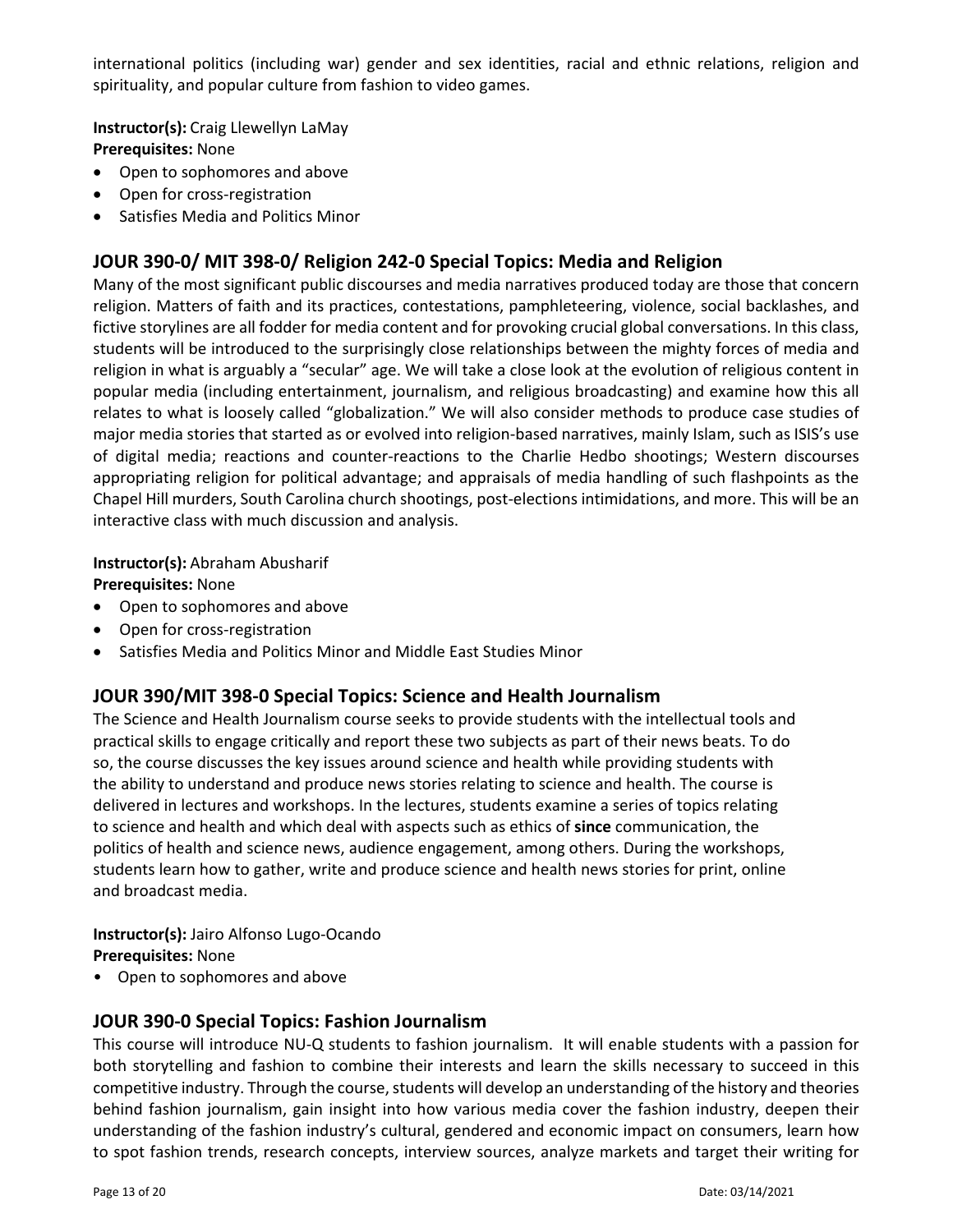specific audiences, and gain proficiency in reporting on fashion across different media platforms, including print, broadcast, online and blogs**.** 

**Instructor(s):** Christina Paschyn **Prerequisites:** JOUR 201‐0

Open to sophomores and above

## **JOUR 395‐0 Strategic Communication Residency**

Practical work under professional supervision in a public relations agency or in a division of a corporate or not‐for‐profit entity.

#### **Instructor(s):** Mary Dedinsky

**Prerequisites:** Must enroll and obtain a C or better in JOUR 342‐0 Advanced Online Storytelling and JOUR 390‐0 Future Digital Journalism

Open to juniors and above JOUR majors only

## **STRATCOM 303‐0 Introduction to Strategic Communication**

Introductory course in which students learn about the fundamentals of strategic communication; become familiar with strategic communication practices such as advertising, public relations, branding, corporate communication, promotions, social media marketing, and mobile marketing; understand the integrated approach to IMC (Integrated Marketing Communications); explore issues shaping the practice of strategic communication such as ethics and industry regulations; discover career opportunities and types of jobs in strategic marketing communications in the non‐profit sector, the private sector, or the government.

#### **Instructor(s):** Ilhem Allagui

**Prerequisites:** None

- Open to students who have declared Stratcom Certificate and are sophomores and above
- Open for cross-registration
- Students who have earned credit for IMC 330‐0 or IMC 303‐0 may not earn credit for STRATCOM 303‐0
- Satisfies Strategic Communication Certificate

# **STRATCOM 305‐0 Corporate Storytelling**

Builds on foundational knowledge acquired in pre-requisite courses. Designed to provide skills for developing effective communications messages on behalf of brands, commercial and non‐commercial organization, and for integrating the messages into coherent institutional narratives. Hands-on exercises in writing and in using digital and traditional media for effective communications. Students develop personal and group portfolios to kick‐start their careers.

**Instructor(s):** George Anghelcev **Prerequisites:** IMC 330‐0 or STRATCOM 303‐0

- Open to sophomores and above
- Open for cross-registration
- Students who have earned credit for IMC 331-0 may not earn credit for STRATCOM 305-0
- Satisfies Strategic Communication Certificate

# **STRATCOM 320‐0 Strategic Communication Campaigns**

In this course students develop a comprehensive integrated strategic communication program. Final product consists of a report that outlines the learning and insights that led to the strategic, creative, interactive and digital recommendations; a client presentation; and a project book detailing the research, analysis, strategy, creative and content execution, media use and other integrated communication activities.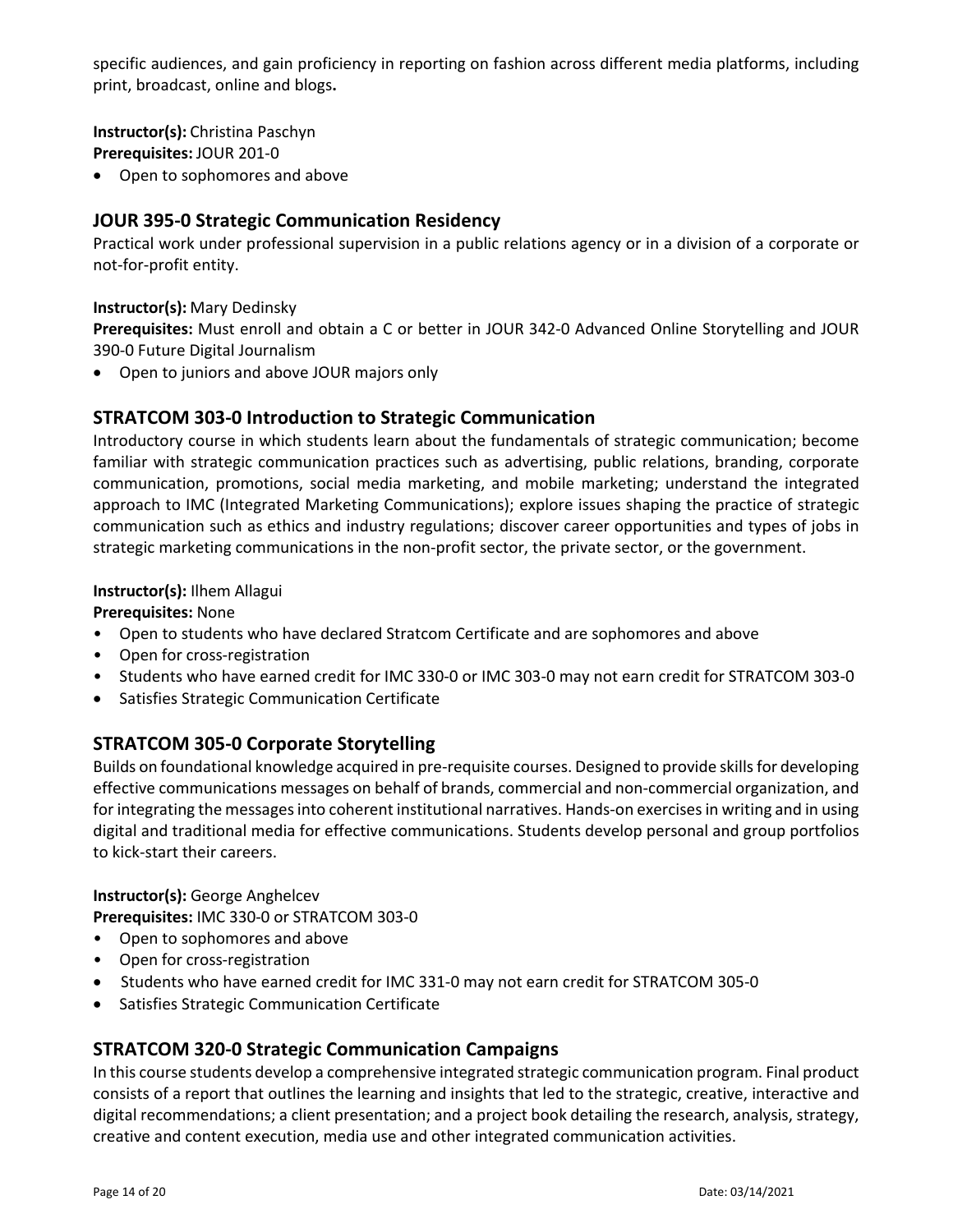**Instructor(s):** Ilhem Allagui **Prerequisites:** STRATCOM 305‐0 **OR** IMC 331‐0

- Open to juniors and above
- Open for cross-registration
- Satisfies Strategic Communication Certificate

# **Liberal Arts Courses**

# **Anthro 242‐0: Special Topics: Intro to Anthro in the Middle East**

This course is a survey course of anthropological concepts and methods using the Middle East as a regional focus. The goal is for students to develop conceptual tools to read societies and use that to read and make sense of their own surroundings. Some anthropological concepts that students will grapple with are cultural relativism, kinship, reciprocity, social structure, religion, and gender. Students will learn to think critically about the region loosely known as the Middle East, but which may more aptly be called West Asia and North Africa (WANA). The people, their societies, cultures, religions and ways of life are often stereotyped, misrepresented and misinterpreted in the media and in other corridors of power. How can we study such a vast region to draw more informed conclusions? How can we make sense of the diverse experiences and ways of thought across the many societies? And how can we study the region from within the region? Anthropology is equipped with the tools to think about such questions and unpack the particularities of diverse experiences and ways of life.

# **Instructor(s):** Samar Kanafani

**Prerequisites:** None 

- Open to first year students and sophomores
- Open for cross-registration
- Satisfies Middle East Studies Minor

# **ANTHRO 379‐0: Advanced Topics: Anthropology of Palestine**

This course will explore Palestinian culture, society, economy, and politics through literature, ethnography, and film. We will investigate different aspects of the everyday lives of Palestinians and learn about their national struggle. Topics to be covered will include human rights, constructions of gender, political economy, and social movements to name a few.

# **Instructor(s):** Sami Hermez

**Prerequisites:** None

- Open to juniors and above
- Open for cross-registration
- Satisfies Middle East Studies Minor

# **ECON 387‐0 Foundations of Business and Startup**

The course combines fundamental academic knowledge of business management with the ideas economy and the entrepreneurial spirit of creating a Startup. It addresses such topics as incorporation issues, management and organization, human resources management, marketing, information systems, accounting, and finance. Concurrently, students will learn how to identify innovative business ideas; how to build a winning strategy and create a value proposition; how to prepare an innovative business plan and determine when the business is unprofitable.

#### **Instructor(s):** Giovanni Bandi & Tamer Rabbani **Prerequisites:** None

- Open to sophomores and above
- Open for cross‐registration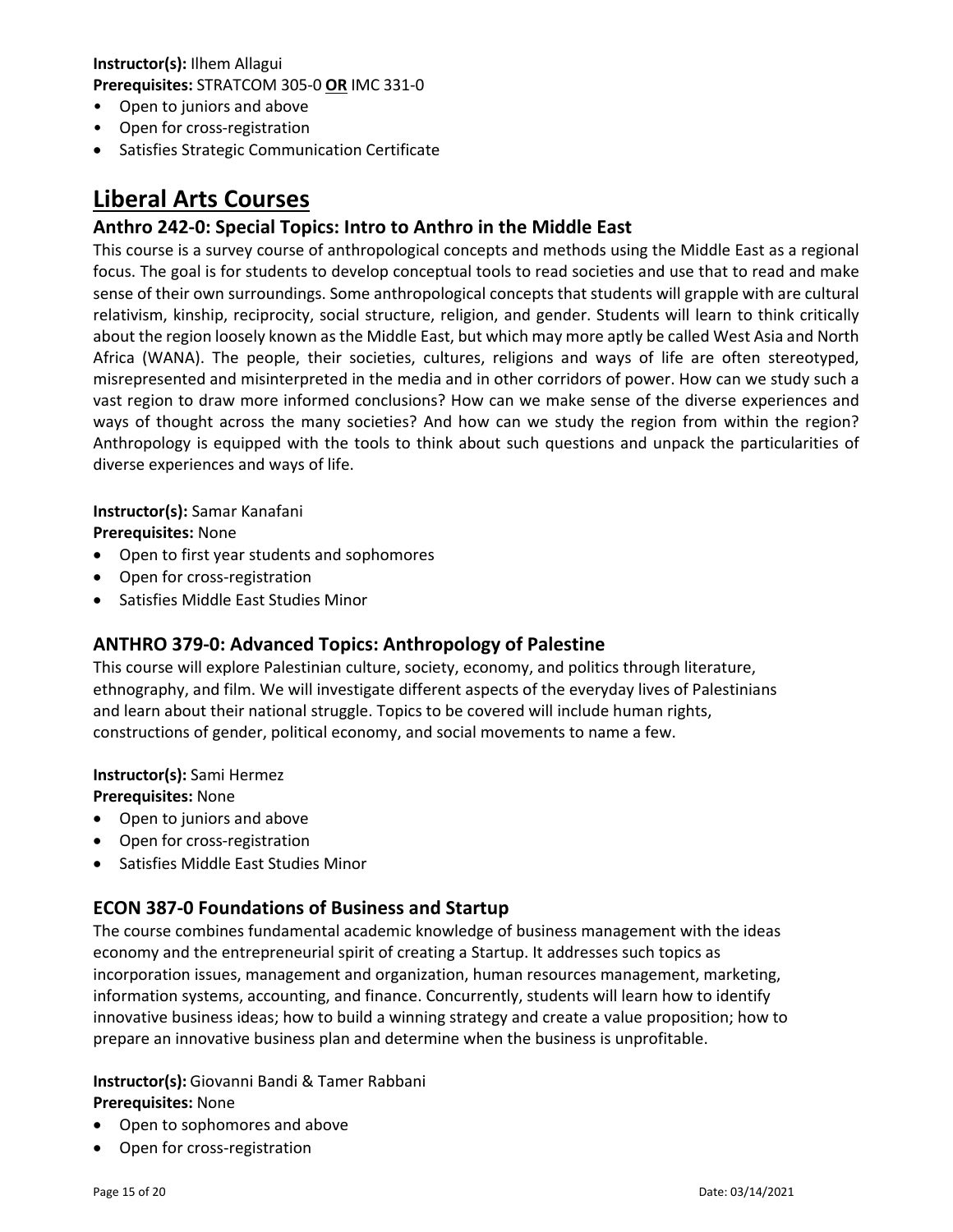# **ENGLISH 103‐2 First‐Year Writing**

In this course students will explore issues in writing for research. They will formulate research questions, identify research methods, select sources, understand research contexts, and assess audience expectations.

**Instructor(s):** Aaron Laduke/ Sam Meekings/ James Hodapp / Kelly Wilson/ Michael Telafici **Prerequisites:** ENGLISH 103‐1

• Open to first year students only

# **ENGLISH 242‐0 Topics in Literature: Travel Writing**

The course will cover a range of contemporary travel literature, along with significant historical pieces oftravel writing. This course will examine the many styles, structures, audiences, narrative choices, and points of view of travel writing. Course readings will include travel tales written by curious tourists, explorers, and the locals who live in places often and less visited.

## **Instructor(s):** Maria Lombard

**Prerequisites:** None

- Open to first year students and sophomores
- Open for cross-registration
- Satisfies Middle East Studies Minor

# **ENGLISH 242‐0 Topics in Literature: Women's Literature**

The focus of this course is to examine women's literary and rhetorical voices as they respond to their historical context and their place in society. This course looks at the tradition of women writers in the English language, while English translations of significant women's writing may also be examined. The course will trace the development of women's literature through significant full‐length works, short texts, and essays.

## **Instructor(s):** Maria Lombard

## **Prerequisites:** None

- Open to first year students, sophomores and ABP Dual Enrolled students
- Open for cross-registration

# **ENGLISH 379‐0 Special Topics: Gothic Literature**

From 1764 to the present, Gothic literature has been using terror and horror to bring about a return of the repressed. This course will offer a presentation of this influential genre's history, tropes, and accompanying theory. Students will examine British Gothic roots, the American tradition, more recent global texts, as well as the Gothic's influence on television and film.

## **Instructor(s):** Aaron Laduke

## **Prerequisites:** None

- Open to juniors and above
- Students who completed ENGLISH 242‐0 Topics in Literature: Gothic Literature **should not** enroll in this course
- Open for cross-registration

# **HISTORY 242‐0 Topics in History: 20th Century U.S. History**

This course explores the major themes of the history of the United States in the 20th Century. It is designed to be an analysis of the forces that shaped and reshaped American society from 1900 to the present day. In what has become known as America's Century, the United States rose to superpower status abroad and at home began reexamining what it meant to be American. We will focus on how generations of ordinary Americans experienced and responded to this fast paced century. Topics covered in the course include American imperialism, Progressivism, World War I,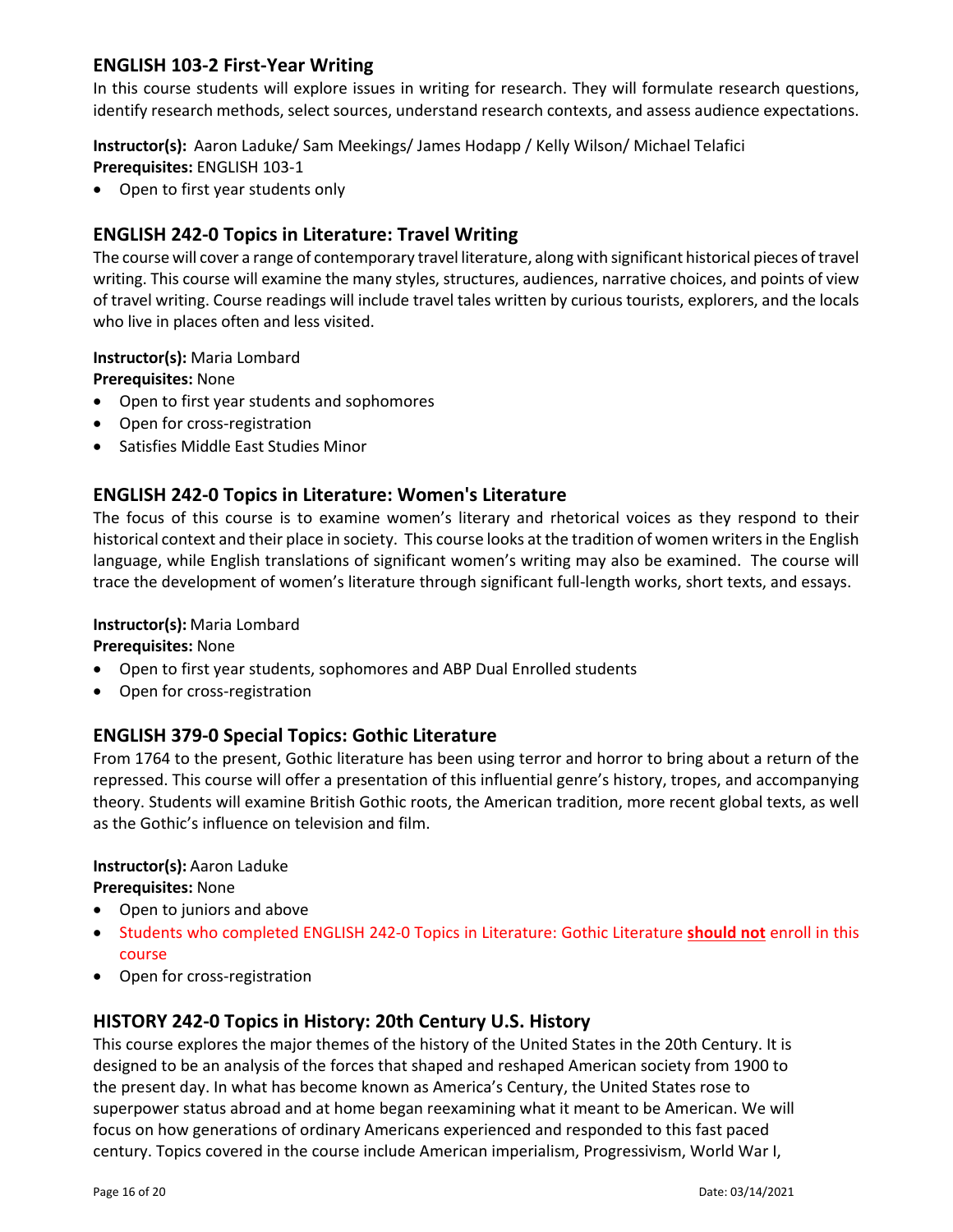the Roaring Twenties, the Great Depression, World War II, the Postwar Boom, the Cold War, the Civil Rights Movements, Vietnam War, New Conservatism and Globalism. Special attention will be given to the different ways popular forms of media responded to and, in turn, influenced the major themes of the day.

## **Instructor(s):** Christopher Sparshott

**Prerequisites:** None

- Open to first year students, sophomores and ABP Dual Enrolled students
- Open for cross-registration

# **HISTORY 242‐0 Topics in History: History of the Modern Middle East**

This course familiarizes students with key political, social, and intellectual developments in the Middle East from the early eighteenth century to the present.

#### **Instructor(s):** Zachary Wright

**Prerequisites:** None

- Open to first year students, sophomores and ABP Dual Enrolled students
- Open for cross-registration
- Satisfies Middle Eastern Studies Minor

# **HISTORY 242‐0 Topics in History: Fashion as History**

The clothes we wear are important historical documents. Every garment from the exclusive haute couture ballgown to the ready to wear t‐shirt tell us about the culture, politics, and economics of particular times and places. Starting in the 17th Century, this course will travel around the world, exploring what the evolution of fashion reveals about the creation of the modern world. The course will be organized around key themes of fashion and globalization, politics, gender, identity politics, and economics. Our goal is not just to use clothes as a window onto the past but understand how clothes as an example of material culture played an important role in shaping the world we live in today.

## **Instructor(s):** Christopher Sparshott

**Prerequisites:** None

- Open to first year students and sophomores
- Open for cross-registration

# **HISTORY 387‐0 History Adv Special Topics: The Cold War (1945‐1991)**

In last fifty years of the 20th Century the rivalry between the USA and the USSR brought the world to the brink of nuclear destruction. This course explores the Cold War as a military, political, ideological, and economic contest for global domination. We will examine how the Cold Warstarted in the last days of WW2, spread around the world in a series of proxy wars before ending suddenly in 1991 with the breakup of the Soviet Union. Our primary focus will be on the America experience abroad and at home. Special attention will be given to the different ways popular forms of media responded to and, in turn, influenced the major themes of the Cold War.

# **Instructor(s):** Christopher Sparshott **Prerequisites:** None

- Open to juniors and above
- Open for cross-registration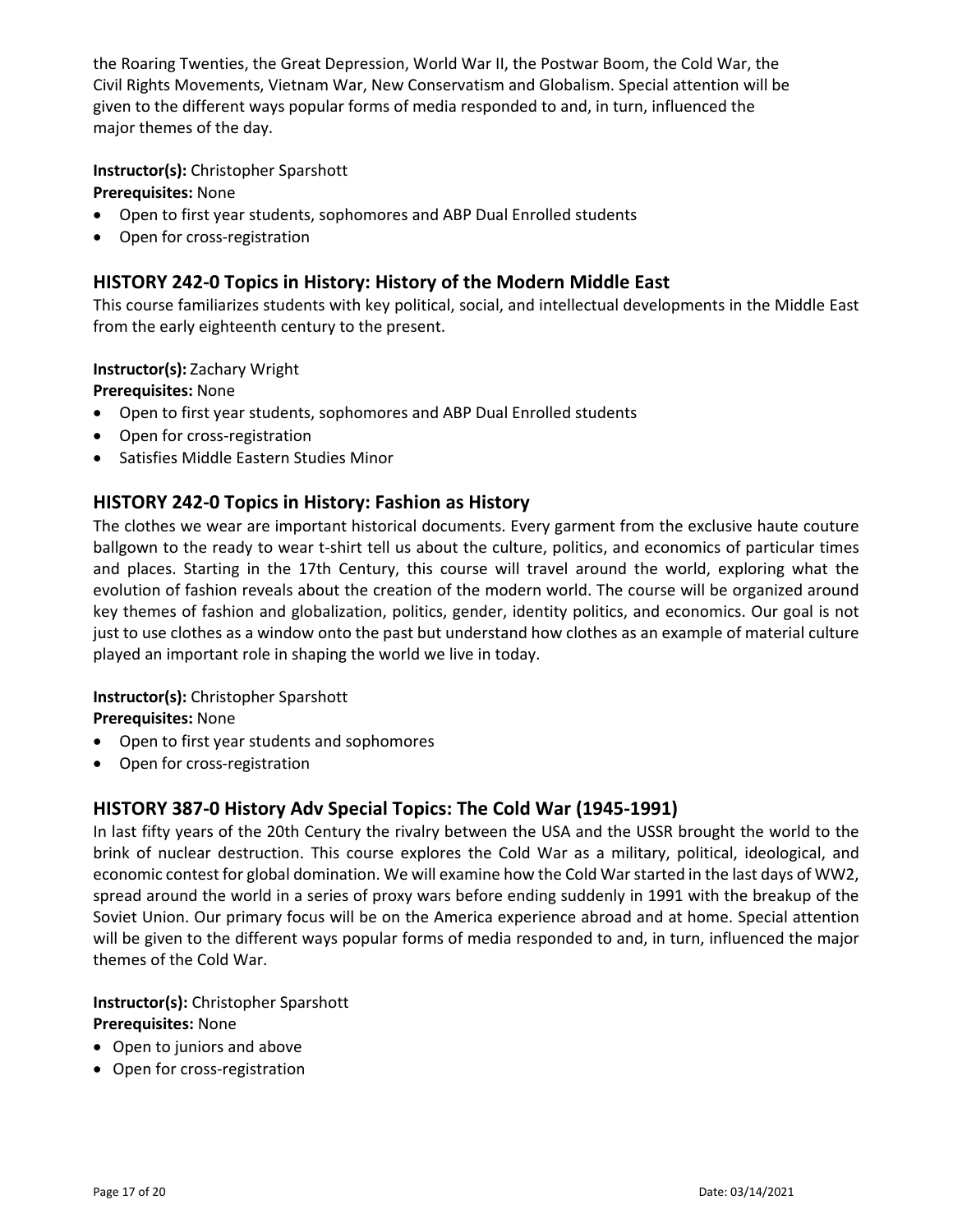# **INTERDIS 242‐0 Topics in Science and Technology Studies: Science, Technology & Society**

The course introduces you the role of science and technology in different societies around world from different time periods. Exploring science and technology in world history, we will examine several case studies that raise important questions related to the relationship between science and technology and between technoscience and society. We will explore how both local and global human endeavors influenced the development of science and technology and how societies were in turn shaped by these technoscientific developments. Along the way, important concepts and key terms in science and technology studies (STS) will be introduced as way to discuss the intertwining connection among science, technology, and society.

# **Instructor(s):** Anto Mohsin

**Prerequisites:** None

- Open to first year students and sophomores
- Open for cross-registration

# **INTERDIS 304‐0 Exploring Environment Justice**

This course begins by examining the philosophical foundations and history of the environmental justice movement and concepts such as justice, race and class. Sustainability and equality, whether socially, economically or environmentally, at the national, regional, and global levels, cannot be achieved unless the underlying causes of environmental and social inequity are understood and addressed. This course will focus on struggles in the Global South. Through case studies, readings, and films, we will examine the following questions: How isit that certain groups of people do not have accessto basic resources, or are systematically burdened with pollution or environmental hazards to a greater extent than other groups? What are the social relations of production and power that contribute to these outcomes? What can be done? How do we define "environmental justice"?

#### **Instructor(s):** Rania El‐Masri **Prerequisites:** None

- Open to juniors and above
- Open for cross-registration

# **INTERDIS 379‐0 Topics in Science and Technology Studies: Our Electrified World**

Electricity dominates our lives. But our electrified world presents opportunities as well as challenges. Electric‐powered technologies help complete many of our tasks and many people claim that electricity to be the underlying energy of our civilization. At the same time, electricity exposes inequalities in the world (not all societies have access to it) and serious environmental implications. Drawing from a variety of sources and disciplines, this course examines the nuts and bolts of electricity, history of electricity and electrification, and the consequences (good and bad) of our electrified world.

## **Instructor(s):** Anto Mohsin

**Prerequisites:** None

- Open to sophomores and above
- Students who completed INTERDIS 242-0 Topics in Science and Technology Studies: Our Electrified World **should not** enroll in this course
- Open for cross-registration

# **POLI\_SCI 242‐0 Topics in Political Science: Debates in Comparative Politics**

Comparative politics is the systematic study of domestic politics around the world. What are the politics and how do they work in this place? How do politics in this place relate to other cases and larger theories and patterns? This classtakes an in‐depth look at regime type (democracy, authoritarianism, and hybrid regimes) and political transitions, especially revolutions, through case studiesthat include India, Russia, and countries of the Arab Spring (Egypt, Tunisia, and Syria). This class provides a solid foundation for students to delve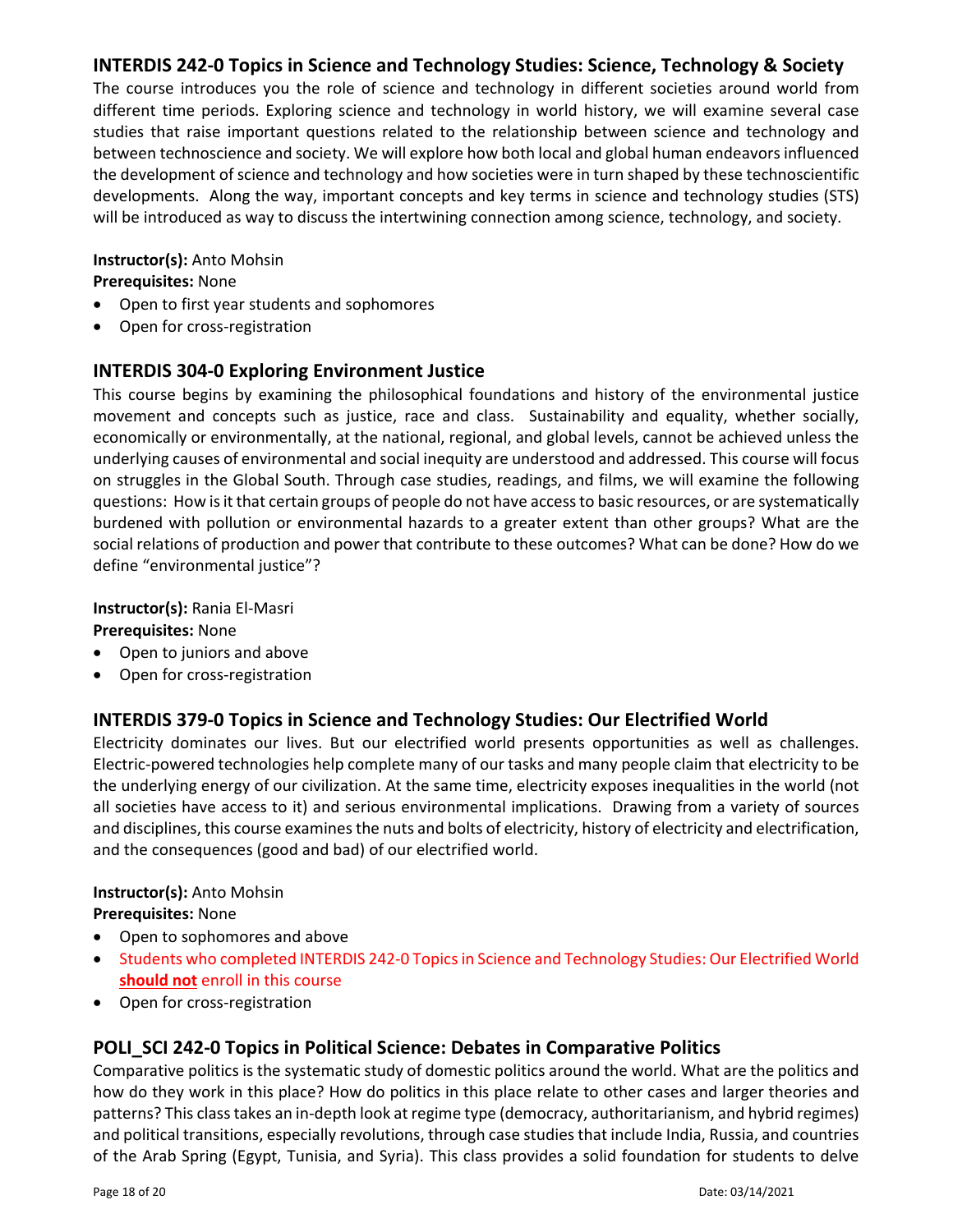deeper into the big political questions and events that are of particular interest to them.

**Instructor(s):** Abdullah Al‐Arian **Prerequisites:** None

- Open to first year students and sophomores
- Open for cross-registration

## **POLI\_SCI 242‐0 Topics in Political Science: Intro to Int'l Political Econ**

This course is intended as an introduction to the field of international political economy. It is designed to give students a grasp of the interactions between politics and economics in shaping the global, regional and local dynamics, illuminating their increasing interconnectedness and interdependence in the era of globalization. Students will be introduced to key theories and analytical frameworks combining interdisciplinary tools that can be applied in a variety of social science disciplines. The course also will introduce students to some major issues of international political economy such as global governance, international financial institutions, multinational corporations, development aid, international trade, cooperation and conflict, among others.

#### **Instructor(s):** Tariq Dana

**Prerequisites:** None

- Open to first year students and sophomores
- Open for cross-registration

## **POLI\_SCI 309‐0 Adv Topics in Political Theory: Islamism & Politics Mid East**

This course focuses on the dynamics of politics and religion in the Middle East either by states or by non‐ state actors as from the turn of 20th century. It starts with examining notions of power, legitimacy, umma community and leadership in early Islamic tradition and politics; then proceeds to examine how and why these notions have evolved in time and space leading to political forms adopted and advocated by modern Islamism.The course approaches the understanding of Islam and politics in light of the emergence of nation‐ states in post-colonial Middle East. From this perspective, the course examines the gradual transformation in the political theory and practice of major Islamist trends from pan‐Islamic utopia to nation‐state focused politics. This journey takes us up until the Arab Spring and its Islamists'.The course combines themes and case studies. Themes include perceptions of history and nation, modernity and morality, democracy, women, non‐Muslims, citizenship and constitution. Case studies cover states such as Saudi Arabia, Iran and Turkey; and 'moderate' parties such as the Muslim Brotherhood, the Tunisian El‐Nahda and the Turkish AKP, 'resistance' movements such as Hamas and Hizbuallah; and 'Jihadist' groups like Al‐Qaeda and Daesh (ISIS).

#### **Instructor(s):** Khaled Al Hroub **Prerequisites:** None

- Open to juniors and above
- Students who completed POLI\_SCI 242-0 Topics in Political Science: Islamism & Politics Mid East **should not** enroll in this course
- Open for cross-registration
- Satisfies Middle East Studies Minor